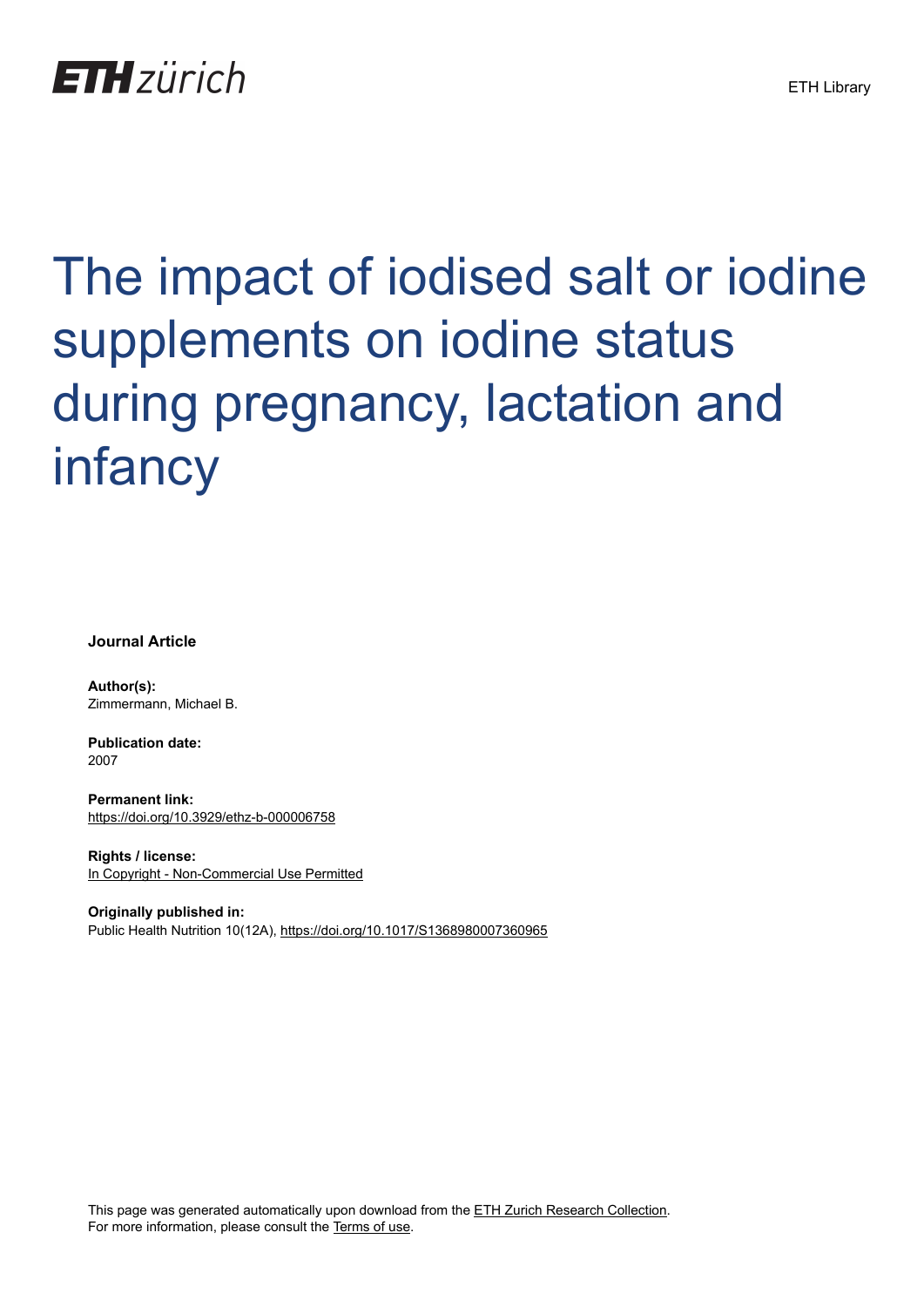### The impact of iodised salt or iodine supplements on iodine status during pregnancy, lactation and infancy

#### Michael B Zimmermann\*

Laboratory for Human Nutrition, Swiss Federal Institute of Technology Zürich, ETH Zentrum, Schmelzbergstrasse 7, LFV E19, CH-8092 Zürich, Switzerland

#### Abstract

Objectives: Monitoring of iodine status during pregnancy, lactation and infancy is difficult as there are no established reference criteria for urinary iodine concentration (UI) for these groups; so it is uncertain whether iodized salt programs meet the needs of these life stages.

Design and Subjects: The method used in this paper was: 1) to estimate the median UI concentration that reflects adequate iodine intake during these life stages; and 2) to use these estimates in a review of the literature to assess whether salt iodisation can control iodine deficiency in pregnant and lactating women, and their infants.

Results: For pregnancy, recommended mean daily iodine intakes of 220-250  $\mu$ g were estimated to correspond to a median UI concentration of about 150  $\mu$ g l<sup>-1</sup>, and larger surveys from the iodine sufficient countries have reported a median UI in pregnant women  $\geq 140 \mu g l^{-1}$ . Iodine supplementation in pregnant women who are mild-tomoderately iodine deficient is beneficial, but there is no clear affect on maternal or newborn thyroid hormone levels. In countries where the iodine intake is sufficient, most mothers have median breast milk iodine concentration (BMIC) greater than the concentration (100-120  $\mu$ g l<sup>-1</sup>) required to meet an infant's needs. The median UI concentration during infancy that indicates optimal iodine nutrition is estimated to be  $\geq$  100  $\mu$ g l<sup>-1</sup>. In iodine-sufficient countries, the median UI concentration in infants ranges from 90-170  $\mu$ g l<sup>-1</sup>, suggesting adequate iodine intake in infancy.

Conclusions: These findings suggest pregnant and lactating women and their infants in countries with successful sustained iodised salt programs have adequate iodine status.

Keywords Iodine **Pregnancy** Lactation Urinary iodine Breast milk iodine

#### Introduction

Iodine deficiency (ID) causes a broad range of adverse effects on health resulting from the inadequate production of thyroid hormone that are collectively termed ID disorders (IDD). An ID during pregnancy increases the risk of spontaneous abortion, low birth weight and infant mortality<sup>1–5</sup> as well as raising the risk of neuromotor, behavioural and cognitive impairment in the offspring<sup>6–8</sup>. Even a mild-to-moderate ID during pregnancy can cause transient hypothyroidism, can increase the thyroid volume in mothers and their infants, and may impair cognition<sup>9-13</sup>. During infancy, an adequate amount of iodine is required for normal mental development<sup>12,13</sup>; a meta-analysis estimated that ID in a population lowered mean IO scores by 13.5 points<sup>14</sup>. It is for these reasons that IDD control programmes should focus on pregnancy, lactation and infancy, the stages in life when iodine requirements are at their greatest.

However, the assessment of iodine status during these life stages is challenging. The main indicator in a population of a response to salt iodisation is the median urinary iodine  $(UI)$  concentration<sup>15</sup>, but there are no established reference values for the median UI concentration during pregnancy, lactation or infancy. A median concentration of iodine in the range of  $100-199 \mu g l^{-1}$  in the urine of school-aged children and in non-pregnant, non-lactating adults indicates an adequate iodine intake and optimal iodine nutrition<sup>15</sup>. This range has not been validated to reflect an adequate iodine status in pregnant and lactating women or in infants and, as discussed below, if applied to these target groups is likely to underestimate the true degree of ID. Most large systematic surveys of ID have been done in school-aged children or in the general adult population, and have only rarely included pregnant or lactating women, or infants. Many of the studies on pregnant women and infants have comprised only small numbers, and sampling has rarely been representative, making it difficult to draw firm conclusions. Despite this, there is some concern over whether iodised salt programmes meet the needs of these life stages. Therefore, the general objectives of this paper are to:

<https:/www.cambridge.org/core/terms>. <https://doi.org/10.1017/S1368980007360965> Downloaded from <https:/www.cambridge.org/core>. University of Basel Library, on 11 Jul 2017 at 16:14:10, subject to the Cambridge Core terms of use, available at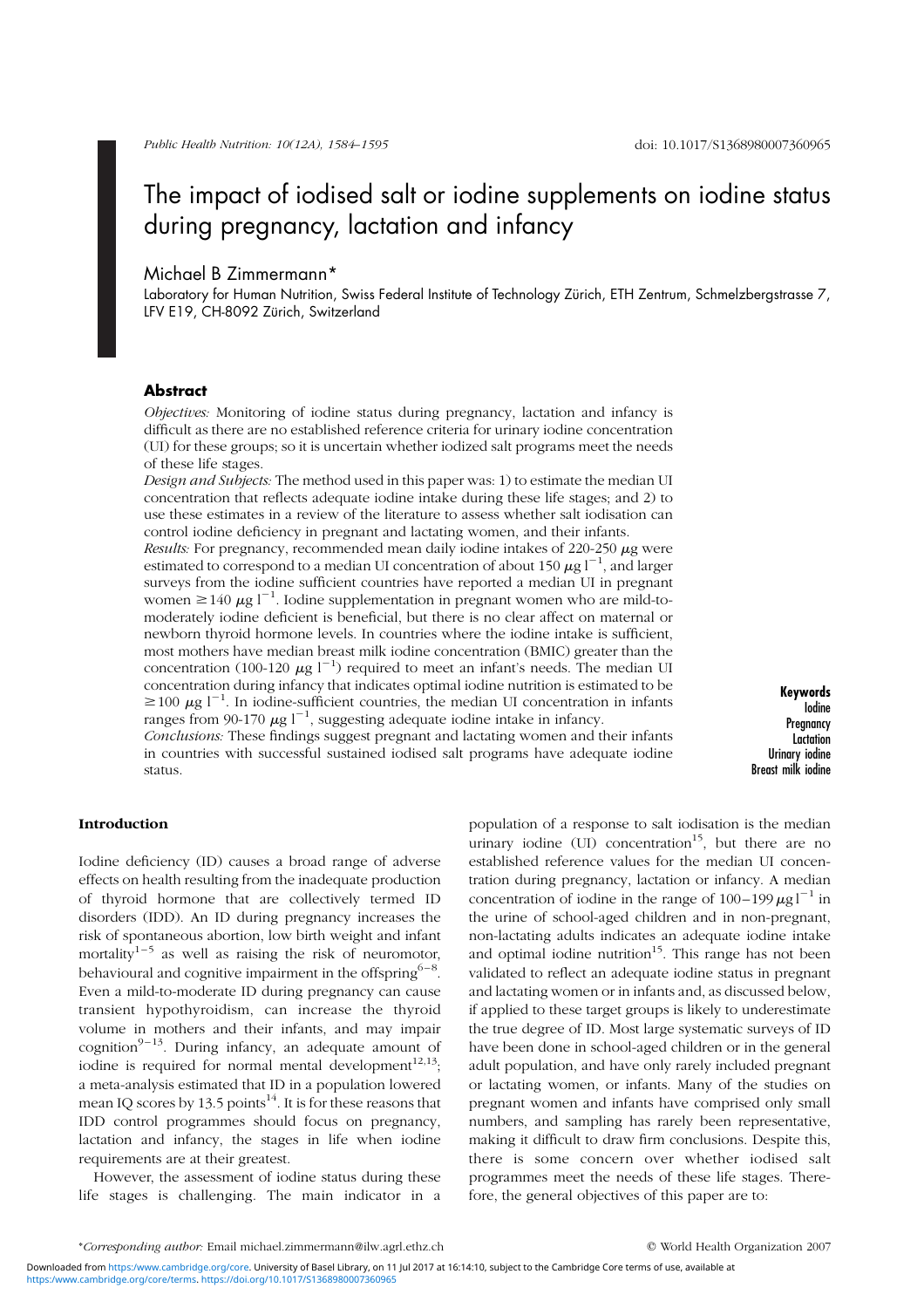- 1. Review the current recommended iodine intake in pregnancy, lactation and infancy.
- 2. Estimate the median UI concentration that reflects an adequate iodine intake during these life stages.
- 3. Use the estimates of an adequate UI concentration to assess whether current approaches to salt iodisation and iodine supplementation can control ID in pregnant and lactating women, and in their infants.

#### Methods used to estimate the requirement for iodine

There are three main ways of estimating how much iodine is required to meet daily needs.

#### Iodine turnover

The daily uptake and turnover of radioactive iodine can be used to estimate the requirement for iodine, provided that the subjects being tested have an adequate iodine status and are euthyroid $16 - 18$ .

#### Iodine balance

Several studies have estimated iodine requirements from balance experiments<sup>19-23</sup>, but they have serious limitations. This is mainly because many ingested substances contain unrecognised iodine, so that a strict control of iodine intake is difficult to achieve. Because of the need to consider the iodine content of the thyroid gland, in addition to iodine intake and excretion, even during prolonged balance studies, an equilibrium may not clearly be established<sup>19</sup>.

#### Urinary iodine concentration and thyroid size

Since  $>90\%$  of dietary iodine eventually appears in the urine<sup>23,24</sup>, the concentration of iodine in urine is an excellent indicator of recent iodine intake. An increase in thyroid size is the earliest clinical sign of impaired iodine nutrition and reflects an adaptation to the threat of hypothyroidism.

#### Definitions of recommendations for iodine intake

The United States Institute of Medicine (IOM) has proposed several categories of reference intake $^{25}$ . The recommended dietary allowance (RDA) is the average daily iodine intake sufficient to meet the iodine requirement of about 97% of healthy individuals in a particular life stage. It is intended to be used as a goal for the daily intake of iodine by individuals.

The RDA is based on the estimated average requirement (EAR) which is the daily iodine intake, defined by specific criteria, that meets the requirement of half of the healthy individuals in a particular life stage. It assumes a normal distribution of intake. The RDA is derived from the EAR after taking into consideration the estimated variability in individual requirements. The EAR is not meant to be used

to define the intake of individuals, but can be used for groups.

The adequate intake (AI) can be given if there is not enough scientific evidence to calculate an EAR. For example, the AI of iodine during infancy is based on observed mean iodine intakes by healthy, full-term, breast-fed infants in areas where iodine intake is known to be sufficient. The AI is expected to meet or exceed the amount of iodine needed in almost all individuals in the specified population group, and can be used as a goal for individual intake.

According to the WHO, UNICEF and the ICCIDD, the recommended iodine intake is the amount estimated to cover the needs of nearly all healthy individuals in the specified life stage<sup>15</sup>.

#### Iodine requirements

#### Non-pregnant women

Studies of iodine turnover, radioiodine uptake by the thyroid and balance studies of euthyroid adults have suggested that the average daily requirement for iodine is 91–96  $\mu$ g per day<sup>16,17,20</sup>. There is no evidence to suggest that the average iodine requirement of adults varies with age25. Thus, the IOM have set the EAR of iodine by women  $\ge$  14 years at 95  $\mu$ g per day<sup>25</sup>. The RDA, which is defined as the EAR plus twice the coefficient of variation of intake of the population and then rounded to the nearest 50  $\mu$ g, is  $150 \mu g$  day<sup>-1</sup> for females  $\geq 14$  years<sup>25</sup>. This amount agrees with the WHO, UNICEF and the ICCIDD recommended daily iodine intake for non-pregnant women of  $150 \mu$ g per  $day^{15}$ . These amounts are summarised in Table 1.

#### Pregnant women

The iodine requirement during pregnancy increases for three reasons: (1) an increase in the production of thyroxine  $(T_4)$  by the mother to maintain her euthyroid state and transfer thyroid hormone to the foetus; (2) the transfer of iodine to the foetus, particularly in late gestation and (3) an increase in renal iodine clearance (RIC) by the mother $x^{26,27}$ . The amount of iodine accumulated by the infant at the time of delivery has been used to estimate the daily foetal iodine uptake. The average iodine content of the thyroid gland of a newborn is  $50-100 \mu$ g, with  $>$ 95% daily iodine turnover<sup>28,29</sup>. Balance studies have found that the average iodine retention of full-term infants is 6.7  $\mu$ g kg<sup>-1</sup> per day<sup>30</sup>, so the mean retention of iodine by a healthy foetus with a weight of 3 kg would be about  $22 \mu$ g day<sup>-1</sup>. An estimated daily iodine uptake by the thyroid gland of about 75  $\mu$ g day<sup>-1</sup> by the foetus and an EAR of 95  $\mu$ g day<sup>-1</sup> for non-pregnant women would yield an EAR of  $170 \mu g$  day<sup>-1</sup> during pregnancy. The balance studies of Delange et al. suggest an EAR of  $22 + 95 = 117 \mu$ g per day<sup>30</sup>. Dworkin *et al.* found that five pregnant women were in iodine balance when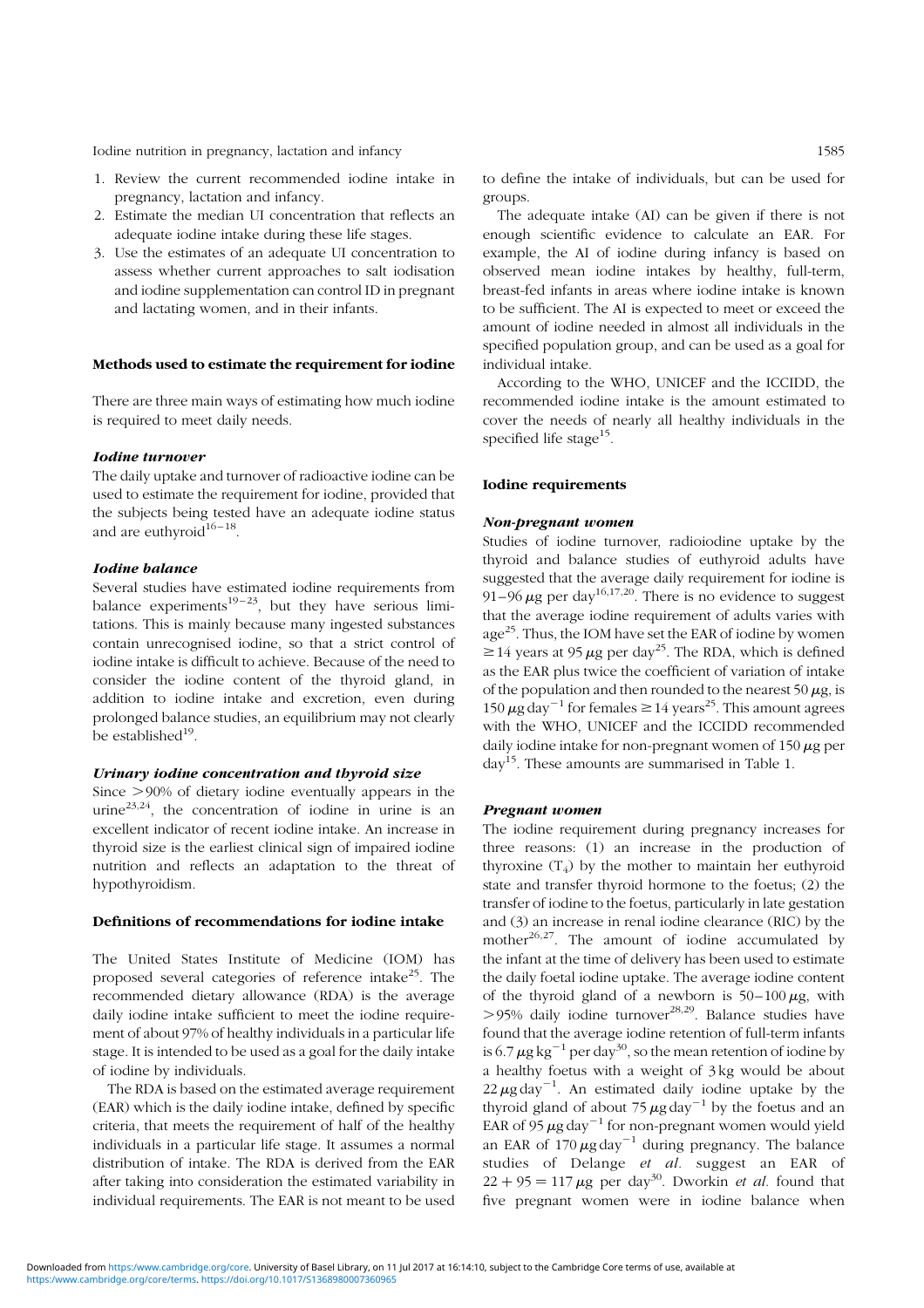**Table 1** The intake of iodine by women of child-bearing age, pregnant and lactating women, and<br>infants recommended by the WHO, UNICEF and the ICCIDD<sup>15</sup> and by the United States Institute of Medicine<sup>25</sup>

| Authority                           | Life stage                                                                                                                                      | Basis of amount                                                                       | $\mu$ g day <sup>-1</sup>                           |
|-------------------------------------|-------------------------------------------------------------------------------------------------------------------------------------------------|---------------------------------------------------------------------------------------|-----------------------------------------------------|
| WHO, UNICEF, ICCIDD                 | Children 0-59 months<br>Women $>$ 12 years<br>Pregnant and lactating women                                                                      |                                                                                       | 90<br>150<br>200                                    |
| United States Institute of Medicine | Infants 0-6 months<br>Infants 7-12 months<br>Women $\geq$ 14 years<br>Women $\geq$ 14 years<br>Pregnancy<br>Pregnancy<br>Lactation<br>Lactation | AI<br>AI<br><b>EAR</b><br><b>RDA</b><br><b>EAR</b><br><b>RDA</b><br>EAR<br><b>RDA</b> | 110<br>130<br>95<br>150<br>160<br>220<br>209<br>290 |

AI, adequate intake; EAR, estimated average requirement; RDA, recommended daily allowance.

consuming about  $160 \mu\text{g day}^{-1}$ , with no significant differences pre- and post-partum<sup>19</sup>. Several authors have measured the thyroid volume during pregnancy and correlated it with the UI concentration and the effects of iodine supplements. In the studies of Romano et  $al.^{31}$  and Pedersen *et al.<sup>9</sup>*, total daily iodine intakes of about 200 and  $250-280 \mu$ g, respectively, during pregnancy prevented an increase in thyroid volume, while in the study of  $G$ linoer<sup>10</sup>, a total daily iodine intake of about  $150 \mu$ g was insufficient to prevent an increase in thyroid size. On the basis of these data, the IOM set the EAR at  $160 \mu g$  day<sup>-1</sup> for pregnancy in women  $\geq$  14 years, and set the RDA, estimated to be 140% of the EAR rounded to the nearest  $10 \mu$ g, at 220  $\mu$ g per day25. The WHO, UNICEF and the ICCIDD recommend a daily iodine intake of 200  $\mu$ g day $^{-1}$  for pregnant women, a value 10% lower than the  $RDA^{15}$  (see Table 1).

#### Lactating women

If a lactating woman produces an average of 0.78 and 0.60 l of milk per day during the first and second 6 months of infancy, respectively<sup>25</sup>, and if the mean breast milk iodine concentration (BMIC) is  $146 \mu g l^{-1}$  in iodinesufficient women in the USA, the average daily loss of iodine in breast milk has been estimated to be about 114  $\mu$ g per day<sup>25</sup>. When this amount is added to the EAR of non-pregnant women of 95  $\mu$ g day<sup>-1</sup>, the EAR for lactating women  $\geq$  14 years is estimated by the IOM to be 209  $\mu$ g per day25. The RDA is thus 140% of the EAR rounded to the nearest 10  $\mu$ g, which is 290  $\mu$ g day<sup>-1</sup> of iodine. The WHO, UNICEF and the ICCIDD recommend a daily iodine intake of 200  $\mu$ g day<sup>-1</sup> by lactating women<sup>15</sup>, which is similar to the EAR but 30% lower than the RDA (see Table 1).

#### Infancy  $(0-12$  months)

Since no functional criteria are available that reflect iodine intake in infants, recommended intakes are based on the mean iodine intake of healthy full-term infants fed on human milk. The IOM based their recommendation on the median BMIC of women in the United States of America (USA) in the early 1980s, which was  $146 \mu$ g per l<sup>25</sup>. Since

the iodine intake of the population of the USA was relatively high at this time<sup>32</sup>, this BMIC is at the upper end of the range of 78–167  $\mu$ g l<sup>-1</sup> reported for women in iodinesufficient countries (see later discussion). Based on estimates of the mean daily volume of breast milk, the mean amount of iodine secreted in human milk is estimated to be about 115  $\mu$ g per day<sup>25</sup>. Balance studies of full-term infants given  $20 \mu g kg^{-1}$  day<sup>-1</sup> of iodine found that the total amount excreted was  $12.7 \mu g kg^{-1} day^{-1}$  and the amount retained was 7.3  $\mu$ g kg $^{-1}$  per day $^{30}$ . If the reference body weight of an infant aged 6 months is  $7 \text{ kg}^{25}$ , the daily amount of iodine excreted by an infant in positive balance is  $90 \mu$ g. Considering these data, the recommended AI of iodine for infants aged 0–6 and 6–12 months has been set at 110 and 130  $\mu$ g day<sup>-1</sup>, respectively, by the IOM<sup>25</sup>. The WHO, UNICEF and the ICCIDD recommend a daily iodine intake of 90  $\mu$ g day<sup>-1</sup> for infants<sup>15</sup>, which is 20–30% lower than the RDA (see Table 1).

#### Iodine intakes in pregnancy and the effects of iodine supplementation

#### Pregnancy

The WHO, UNICEF and the ICCIDD recommend using the median UI concentration to assess the iodine nutrition of populations15. The daily iodine intake can be extrapolated from the UI if it is assumed that girls aged 7–15 years produce 0.9 ml urine  $h^{-1}$  per kg<sup>33</sup>, and adult women produce about 1.51 per day<sup>34</sup>. If it is assumed that the mean bioavailability of iodine is 92%, the recommended daily iodine intakes during pregnancy of  $200^{15}$  and  $220 \mu g^{25}$  would correspond to a UI concentration of  $120-135 \mu g l^{-1}$  in pregnancy. As pregnancy may occur in adolescence, particularly in developing countries, a 15-year-old girl weighing some 50 kg with a daily iodine intake of 200 or 220  $\mu$ g would have a UI concentration of  $170 - 190 \,\mu g \,$ l<sup>-1</sup>.

However, during pregnancy, it may be less valid to estimate the iodine intake from the UI concentration due to an increase in the glomerular filtration rate<sup>35</sup> and,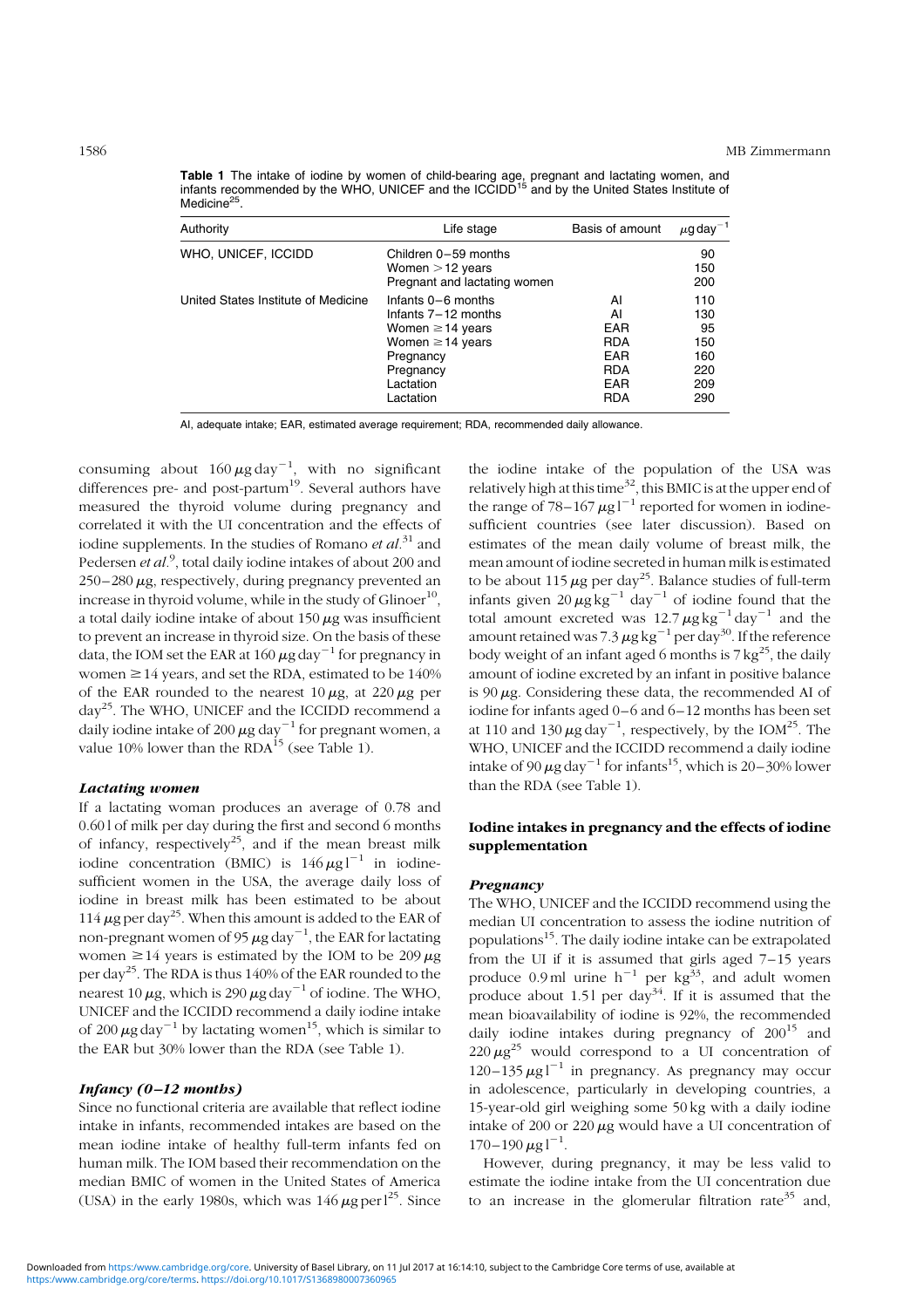possibly, an increase in  $RIC^{36}$ . If the RIC increases during pregnancy, the daily iodine intake extrapolated from the UI concentration in pregnancy would be lower than that in non-pregnancy. However, the evidence for an increase in RIC and a consequent decrease in the plasma inorganic iodide (PII) concentration during pregnancy is equivocal. The study of Aboul-Khair et al. suggested an increase in RIC using an indirect method<sup>36</sup>, while Liberman et al. directly measured the PII concentration and reported no significant difference in PII or UI concentration both preand post-partum in 16 women living in a population with a high iodine intake<sup>37</sup>. The iodine balance study of Dworkin et al. also found no differences in the UI concentration both pre- and post-partum<sup>19</sup>. Owing to the lack of clear data, it is uncertain whether pregnancy per se significantly increases the UI concentration. Therefore, in this review, the above extrapolations from UI concentration to daily iodine intake proposed by the  $IOM^{25}$  were considered valid, and the recommended daily intakes of  $200-220 \mu$ g of iodine15,25 were considered to correspond to a median UI concentration of  $125-135 \mu g l^{-1}$  in adult pregnant women, although a higher median of about 170- $180 \mu g l^{-1}$  may be more appropriate if pregnancy occurs in early adolescence. Although more data are clearly needed, a median UI concentration in pregnant women  $\geq 140 \mu g l^{-1}$  has been used in this review as an indicator of adequate iodine intake.

Table 2 compares the UI concentration of pregnant women with the general population in countries with iodine intakes ranging from excessive to deficient. Most studies analysed spot urine samples and few had an adequate power to classify iodine status based on a median UI concentration from such samples<sup>38</sup>. Few studies have compared the UI concentration of pregnant women with a control group of non-pregnant women. As shown in Table 2, the UI concentration in pregnant women and in the general population generally appear to be similar. However, this may be due to a preponderance of studies in areas where there is low or marginal iodine sufficiency, as several studies in iodine-sufficient countries have found a significantly higher median UI concentration in pregnant women $39-43$ . All of the large studies in iodine-sufficient countries have reported a median UI concentration in pregnant women of  $\geq 140 \,\mu g l^{-1}$ . This includes countries where all salt is iodised (Switzerland and Iran), and countries where dietary iodine comes from either iodised salt or from other food sources (USA, UK, Sri Lanka and Sweden). If a median UI concentration  $\geq 140 \mu g l^{-1}$  in pregnant women is taken to represent a mean iodine intake  $\geq 200 \,\mu\text{g day}^{-1}$ , then it appears that the iodine status of pregnant women is adequate in countries where the general population is adequately covered either wholly or partially by iodised salt programmes.

Studies of thyroid size in pregnant women support these data. As shown in Table 3, in countries affected by

mild or moderate ID (Ireland, Germany, Belgium, Italy and Denmark), the thyroid volume increases  $15-31\%$ during pregnancy, while in iodine-sufficient countries (Finland, USA and The Netherlands), there is little or no increase in thyroid volume during pregnancy $44$ . This suggests that iodine status is adequate in pregnant women in iodine-sufficient countries with two important caveats. First, the question remains unanswered of whether RIC changes enough during pregnancy to confound the usual estimation of iodine intake based on the median UI concentration. Second, iodine-containing supplements taken during the prenatal period may have led to an increased median UI concentration in pregnant women living in countries with an iodised salt programme<sup>45</sup>.

#### Iodine supplements during pregnancy and their impact on iodine status

In Europe, 13–50% of women receive iodine-containing supplements during pregnancy<sup>45</sup>. In a study of  $511$ pregnant Swiss women in 1999, although 70% received a prenatal supplement, only 13% received a supplement containing iodine; the median UI concentration in the women taking iodine-containing supplements was 194 vs.  $130 \mu g l^{-1}$  in non-supplemented women<sup>42</sup>. After a 33% increase in the concentration of iodine in salt, a study of 276 pregnant Swiss women in 2004 reported a median UI concentration of  $254 \mu g l^{-1}$ ; there was no significant difference in the median UI concentration of women taking iodine-containing supplements compared with those who were not<sup> $43$ </sup>.

In a recent study of 109 pregnant German women, the median UI concentration was  $181 \mu g g^{-1}$  creatinine (cr.); 58% were taking iodine-containing supplements and had a significantly higher UI concentration (204  $\mu$ g g<sup>-1</sup> cr.) than women who were not  $(148 \mu g g^{-1} \text{ cr.})^{46}$ .

In earlier studies of women in Denmark $47$  and Germany<sup>48</sup>, the median UI concentration was significantly higher in pregnant women supplemented with iodine than women not supplemented: 58 vs. 35  $\mu$ g day<sup>-1</sup> in Denmark and 85 vs. 59  $\mu$ g day<sup>-1</sup> in Germany.

In Hungary, about 50% of pregnant women receive a supplement containing iodine. In those women taking supplements containing  $\geq 150 \mu$ g iodine per day, the median UI concentration was  $115-130 \mu g g^{-1}$  cr., compared with  $57-68 \mu g g^{-1}$  cr. in women who were not supplemented $49$ .

In a cross-sectional study in Denmark, the use of iodine supplements of  $150 \mu g$  day<sup>-1</sup> and thyroid function were assessed in 144 pregnant women and their newborns50. At full term, the median UI concentration of supplemented mothers was  $60 \mu g l^{-1}$  compared with  $35 \mu g l^{-1}$  in unsupplemented mothers. In the supplement group, the concentration of thyroglobulin (Tg) in both maternal and cord blood was significantly lower,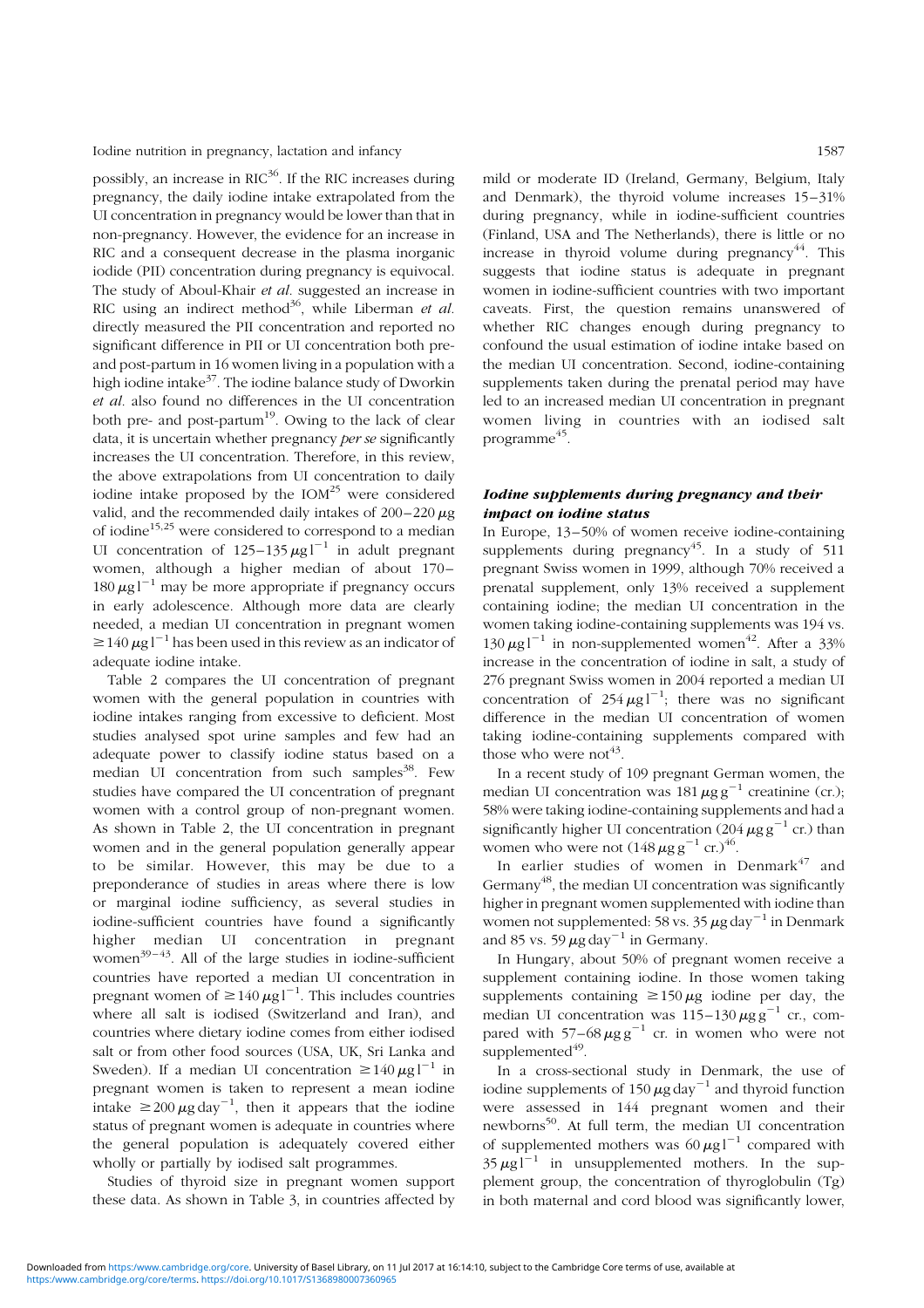#### 1588 MB Zimmermann

|  | Table 2 Urinary iodine concentration <sup>1-3</sup> of pregnant women in longitudinal (L) and cross-sectional (C) studies and, if available, in |  |  |  |  |  |
|--|-------------------------------------------------------------------------------------------------------------------------------------------------|--|--|--|--|--|
|  | the general population or in non-pregnant controls. The urinary iodine concentration in the post-partum period is shown if a longi-             |  |  |  |  |  |
|  | tudinal study continued after delivery.                                                                                                         |  |  |  |  |  |

| lodine excess<br>$594^1$<br>Chile<br>37<br>19<br>L<br>1<br>469 <sup>1</sup><br>2<br>19<br>L<br>3<br>7861<br>19<br>L<br>3 months PP<br>$459^{1}$<br>19<br>Г<br>lodine sufficient<br>С<br>1,2,3<br>$186 - 338^2$<br>$193 - 312^2$<br>67<br>Iran<br>403<br>C<br>C<br>$181^2$<br>$147^2$<br>40<br>Sri Lanka<br>1<br>$\overline{\phantom{0}}$<br>$136^2$<br>2<br>$154^2$<br>С<br>3<br>$180^{1}$<br>Sweden<br>L<br>1<br>68<br>51<br>2<br>170 <sup>1</sup><br>51<br>L<br>3<br>$145^1$<br>51<br>L<br>$115^2$<br>$138^{2}$<br>С<br>2, 3<br>Switzerland<br>511<br>42<br>$91^3$<br>C<br>C<br>C<br>C<br>C<br>$205^3$<br>Switzerland<br>153<br>69<br>1,2,3<br>$129^2$<br>$254^2$<br>281<br>43<br>Switzerland<br>1,2,3<br>$73^2$<br>$125^2$<br>40<br>UK<br>1<br>$\overline{\phantom{0}}$<br>$170^2$<br>2<br>$147^2$<br>3<br>C<br>$130^{1}$<br>1,2,3<br>$148^{1}$<br><b>USA</b><br>70<br>290<br>$\mathsf{C}$<br>$98^2$<br>$124^2$<br>253<br>11,41<br>Singapore<br>3<br>$107^2$<br>230<br>L<br>1<br>$116^2$<br>2<br>$124^2$<br>3<br>$105^2$<br>6 weeks PP<br>$104^2$<br>3 months PP<br>lodine deficient<br>50 <sup>2</sup><br>$50 - 751$<br>1,2<br>71<br>Belgium<br>334<br>C<br>$45^2$<br>$\mathsf c$<br>2,3<br>334<br>$\mathsf{C}$<br>$56^2$<br>136<br>1<br>C<br>50 <sup>2</sup><br>2<br>133<br>C<br>50 <sup>2</sup><br>3<br>49<br>51 <sup>2</sup><br>$\overline{\mathbf{c}}$<br>$501$<br>9<br>Denmark<br>26<br>L<br>40 <sup>2</sup><br>3<br>26<br>L<br>30 <sup>2</sup><br>1 week PP<br>26<br>L<br>50 <sup>2</sup><br>26 weeks PP<br>26<br>$58^2$<br>52 weeks PP<br>26<br>$50^2$<br>$50 - 80^1$<br>72<br>France<br>306<br>1<br>$54^2$<br>3<br>224<br>L<br>$135^2$<br>70 <sup>2</sup><br>1<br>Ireland<br>38<br>39,40<br>L<br>$125^2$<br>2<br>38<br>L<br>$122^2$<br>3<br>38<br>L<br>$74^{3}$<br>С<br>1,2<br>53<br>67<br>Italy<br>С<br>50 <sup>1</sup><br>3<br>31<br>Italy<br>18<br>$33^{1}$<br>46 <sup>1</sup><br>L<br>1,2,3<br>10<br>54,73<br>Italy<br>$55^3$<br>70<br>L<br>51<br>Germany<br>1<br>$50^3$<br>11 days PP<br>70<br>L<br>$181^3$<br>C<br>Germany<br>46<br>109<br>1,2,3<br>$57^3$<br>$\mathsf C$<br>49<br>Hungary<br>1,2,3<br>119<br>$24 - 471$<br>$24 - 52^1$<br>New Zealand<br>L<br>1,2,3 and 3,6,12 months PP<br>74<br>35<br>C/L<br>96 <sup>1</sup><br>75<br>Nepal<br>1021<br>1,2,3<br>61 <sup>1</sup><br>1028<br>C/L<br>13 weeks PP<br>$76^2$<br>38 <sup>2</sup><br>76<br>Sudan<br>47<br>3<br>L<br>51 <sup>2</sup><br>3 months PP<br>47<br>L<br>30 <sup>2</sup><br>6 months PP<br>47<br>L<br>63 <sup>2</sup><br>47<br>9 months PP<br>L | Reference | <b>lodine status</b><br>Country | n | L or C | Trimester of pregnancy<br>or time post-partum (PP) | Urinary iodine<br>concentration | General population<br>or controls |
|---------------------------------------------------------------------------------------------------------------------------------------------------------------------------------------------------------------------------------------------------------------------------------------------------------------------------------------------------------------------------------------------------------------------------------------------------------------------------------------------------------------------------------------------------------------------------------------------------------------------------------------------------------------------------------------------------------------------------------------------------------------------------------------------------------------------------------------------------------------------------------------------------------------------------------------------------------------------------------------------------------------------------------------------------------------------------------------------------------------------------------------------------------------------------------------------------------------------------------------------------------------------------------------------------------------------------------------------------------------------------------------------------------------------------------------------------------------------------------------------------------------------------------------------------------------------------------------------------------------------------------------------------------------------------------------------------------------------------------------------------------------------------------------------------------------------------------------------------------------------------------------------------------------------------------------------------------------------------------------------------------------------------------------------------------------------------------------------------------------------------------------------------------------------------------------------------------------------------------------------------------------------------------------------------------------------------------------------------------------------------------------------------------------------------------------------------------------------------------------------------------------------------------------|-----------|---------------------------------|---|--------|----------------------------------------------------|---------------------------------|-----------------------------------|
|                                                                                                                                                                                                                                                                                                                                                                                                                                                                                                                                                                                                                                                                                                                                                                                                                                                                                                                                                                                                                                                                                                                                                                                                                                                                                                                                                                                                                                                                                                                                                                                                                                                                                                                                                                                                                                                                                                                                                                                                                                                                                                                                                                                                                                                                                                                                                                                                                                                                                                                                       |           |                                 |   |        |                                                    |                                 |                                   |
|                                                                                                                                                                                                                                                                                                                                                                                                                                                                                                                                                                                                                                                                                                                                                                                                                                                                                                                                                                                                                                                                                                                                                                                                                                                                                                                                                                                                                                                                                                                                                                                                                                                                                                                                                                                                                                                                                                                                                                                                                                                                                                                                                                                                                                                                                                                                                                                                                                                                                                                                       |           |                                 |   |        |                                                    |                                 |                                   |
|                                                                                                                                                                                                                                                                                                                                                                                                                                                                                                                                                                                                                                                                                                                                                                                                                                                                                                                                                                                                                                                                                                                                                                                                                                                                                                                                                                                                                                                                                                                                                                                                                                                                                                                                                                                                                                                                                                                                                                                                                                                                                                                                                                                                                                                                                                                                                                                                                                                                                                                                       |           |                                 |   |        |                                                    |                                 |                                   |
|                                                                                                                                                                                                                                                                                                                                                                                                                                                                                                                                                                                                                                                                                                                                                                                                                                                                                                                                                                                                                                                                                                                                                                                                                                                                                                                                                                                                                                                                                                                                                                                                                                                                                                                                                                                                                                                                                                                                                                                                                                                                                                                                                                                                                                                                                                                                                                                                                                                                                                                                       |           |                                 |   |        |                                                    |                                 |                                   |
|                                                                                                                                                                                                                                                                                                                                                                                                                                                                                                                                                                                                                                                                                                                                                                                                                                                                                                                                                                                                                                                                                                                                                                                                                                                                                                                                                                                                                                                                                                                                                                                                                                                                                                                                                                                                                                                                                                                                                                                                                                                                                                                                                                                                                                                                                                                                                                                                                                                                                                                                       |           |                                 |   |        |                                                    |                                 |                                   |
|                                                                                                                                                                                                                                                                                                                                                                                                                                                                                                                                                                                                                                                                                                                                                                                                                                                                                                                                                                                                                                                                                                                                                                                                                                                                                                                                                                                                                                                                                                                                                                                                                                                                                                                                                                                                                                                                                                                                                                                                                                                                                                                                                                                                                                                                                                                                                                                                                                                                                                                                       |           |                                 |   |        |                                                    |                                 |                                   |
|                                                                                                                                                                                                                                                                                                                                                                                                                                                                                                                                                                                                                                                                                                                                                                                                                                                                                                                                                                                                                                                                                                                                                                                                                                                                                                                                                                                                                                                                                                                                                                                                                                                                                                                                                                                                                                                                                                                                                                                                                                                                                                                                                                                                                                                                                                                                                                                                                                                                                                                                       |           |                                 |   |        |                                                    |                                 |                                   |
|                                                                                                                                                                                                                                                                                                                                                                                                                                                                                                                                                                                                                                                                                                                                                                                                                                                                                                                                                                                                                                                                                                                                                                                                                                                                                                                                                                                                                                                                                                                                                                                                                                                                                                                                                                                                                                                                                                                                                                                                                                                                                                                                                                                                                                                                                                                                                                                                                                                                                                                                       |           |                                 |   |        |                                                    |                                 |                                   |
|                                                                                                                                                                                                                                                                                                                                                                                                                                                                                                                                                                                                                                                                                                                                                                                                                                                                                                                                                                                                                                                                                                                                                                                                                                                                                                                                                                                                                                                                                                                                                                                                                                                                                                                                                                                                                                                                                                                                                                                                                                                                                                                                                                                                                                                                                                                                                                                                                                                                                                                                       |           |                                 |   |        |                                                    |                                 |                                   |
|                                                                                                                                                                                                                                                                                                                                                                                                                                                                                                                                                                                                                                                                                                                                                                                                                                                                                                                                                                                                                                                                                                                                                                                                                                                                                                                                                                                                                                                                                                                                                                                                                                                                                                                                                                                                                                                                                                                                                                                                                                                                                                                                                                                                                                                                                                                                                                                                                                                                                                                                       |           |                                 |   |        |                                                    |                                 |                                   |
|                                                                                                                                                                                                                                                                                                                                                                                                                                                                                                                                                                                                                                                                                                                                                                                                                                                                                                                                                                                                                                                                                                                                                                                                                                                                                                                                                                                                                                                                                                                                                                                                                                                                                                                                                                                                                                                                                                                                                                                                                                                                                                                                                                                                                                                                                                                                                                                                                                                                                                                                       |           |                                 |   |        |                                                    |                                 |                                   |
|                                                                                                                                                                                                                                                                                                                                                                                                                                                                                                                                                                                                                                                                                                                                                                                                                                                                                                                                                                                                                                                                                                                                                                                                                                                                                                                                                                                                                                                                                                                                                                                                                                                                                                                                                                                                                                                                                                                                                                                                                                                                                                                                                                                                                                                                                                                                                                                                                                                                                                                                       |           |                                 |   |        |                                                    |                                 |                                   |
|                                                                                                                                                                                                                                                                                                                                                                                                                                                                                                                                                                                                                                                                                                                                                                                                                                                                                                                                                                                                                                                                                                                                                                                                                                                                                                                                                                                                                                                                                                                                                                                                                                                                                                                                                                                                                                                                                                                                                                                                                                                                                                                                                                                                                                                                                                                                                                                                                                                                                                                                       |           |                                 |   |        |                                                    |                                 |                                   |
|                                                                                                                                                                                                                                                                                                                                                                                                                                                                                                                                                                                                                                                                                                                                                                                                                                                                                                                                                                                                                                                                                                                                                                                                                                                                                                                                                                                                                                                                                                                                                                                                                                                                                                                                                                                                                                                                                                                                                                                                                                                                                                                                                                                                                                                                                                                                                                                                                                                                                                                                       |           |                                 |   |        |                                                    |                                 |                                   |
|                                                                                                                                                                                                                                                                                                                                                                                                                                                                                                                                                                                                                                                                                                                                                                                                                                                                                                                                                                                                                                                                                                                                                                                                                                                                                                                                                                                                                                                                                                                                                                                                                                                                                                                                                                                                                                                                                                                                                                                                                                                                                                                                                                                                                                                                                                                                                                                                                                                                                                                                       |           |                                 |   |        |                                                    |                                 |                                   |
|                                                                                                                                                                                                                                                                                                                                                                                                                                                                                                                                                                                                                                                                                                                                                                                                                                                                                                                                                                                                                                                                                                                                                                                                                                                                                                                                                                                                                                                                                                                                                                                                                                                                                                                                                                                                                                                                                                                                                                                                                                                                                                                                                                                                                                                                                                                                                                                                                                                                                                                                       |           |                                 |   |        |                                                    |                                 |                                   |
|                                                                                                                                                                                                                                                                                                                                                                                                                                                                                                                                                                                                                                                                                                                                                                                                                                                                                                                                                                                                                                                                                                                                                                                                                                                                                                                                                                                                                                                                                                                                                                                                                                                                                                                                                                                                                                                                                                                                                                                                                                                                                                                                                                                                                                                                                                                                                                                                                                                                                                                                       |           |                                 |   |        |                                                    |                                 |                                   |
|                                                                                                                                                                                                                                                                                                                                                                                                                                                                                                                                                                                                                                                                                                                                                                                                                                                                                                                                                                                                                                                                                                                                                                                                                                                                                                                                                                                                                                                                                                                                                                                                                                                                                                                                                                                                                                                                                                                                                                                                                                                                                                                                                                                                                                                                                                                                                                                                                                                                                                                                       |           |                                 |   |        |                                                    |                                 |                                   |
|                                                                                                                                                                                                                                                                                                                                                                                                                                                                                                                                                                                                                                                                                                                                                                                                                                                                                                                                                                                                                                                                                                                                                                                                                                                                                                                                                                                                                                                                                                                                                                                                                                                                                                                                                                                                                                                                                                                                                                                                                                                                                                                                                                                                                                                                                                                                                                                                                                                                                                                                       |           |                                 |   |        |                                                    |                                 |                                   |
|                                                                                                                                                                                                                                                                                                                                                                                                                                                                                                                                                                                                                                                                                                                                                                                                                                                                                                                                                                                                                                                                                                                                                                                                                                                                                                                                                                                                                                                                                                                                                                                                                                                                                                                                                                                                                                                                                                                                                                                                                                                                                                                                                                                                                                                                                                                                                                                                                                                                                                                                       |           |                                 |   |        |                                                    |                                 |                                   |
|                                                                                                                                                                                                                                                                                                                                                                                                                                                                                                                                                                                                                                                                                                                                                                                                                                                                                                                                                                                                                                                                                                                                                                                                                                                                                                                                                                                                                                                                                                                                                                                                                                                                                                                                                                                                                                                                                                                                                                                                                                                                                                                                                                                                                                                                                                                                                                                                                                                                                                                                       |           |                                 |   |        |                                                    |                                 |                                   |
|                                                                                                                                                                                                                                                                                                                                                                                                                                                                                                                                                                                                                                                                                                                                                                                                                                                                                                                                                                                                                                                                                                                                                                                                                                                                                                                                                                                                                                                                                                                                                                                                                                                                                                                                                                                                                                                                                                                                                                                                                                                                                                                                                                                                                                                                                                                                                                                                                                                                                                                                       |           |                                 |   |        |                                                    |                                 |                                   |
|                                                                                                                                                                                                                                                                                                                                                                                                                                                                                                                                                                                                                                                                                                                                                                                                                                                                                                                                                                                                                                                                                                                                                                                                                                                                                                                                                                                                                                                                                                                                                                                                                                                                                                                                                                                                                                                                                                                                                                                                                                                                                                                                                                                                                                                                                                                                                                                                                                                                                                                                       |           |                                 |   |        |                                                    |                                 |                                   |
|                                                                                                                                                                                                                                                                                                                                                                                                                                                                                                                                                                                                                                                                                                                                                                                                                                                                                                                                                                                                                                                                                                                                                                                                                                                                                                                                                                                                                                                                                                                                                                                                                                                                                                                                                                                                                                                                                                                                                                                                                                                                                                                                                                                                                                                                                                                                                                                                                                                                                                                                       |           |                                 |   |        |                                                    |                                 |                                   |
|                                                                                                                                                                                                                                                                                                                                                                                                                                                                                                                                                                                                                                                                                                                                                                                                                                                                                                                                                                                                                                                                                                                                                                                                                                                                                                                                                                                                                                                                                                                                                                                                                                                                                                                                                                                                                                                                                                                                                                                                                                                                                                                                                                                                                                                                                                                                                                                                                                                                                                                                       |           |                                 |   |        |                                                    |                                 |                                   |
|                                                                                                                                                                                                                                                                                                                                                                                                                                                                                                                                                                                                                                                                                                                                                                                                                                                                                                                                                                                                                                                                                                                                                                                                                                                                                                                                                                                                                                                                                                                                                                                                                                                                                                                                                                                                                                                                                                                                                                                                                                                                                                                                                                                                                                                                                                                                                                                                                                                                                                                                       |           |                                 |   |        |                                                    |                                 |                                   |
|                                                                                                                                                                                                                                                                                                                                                                                                                                                                                                                                                                                                                                                                                                                                                                                                                                                                                                                                                                                                                                                                                                                                                                                                                                                                                                                                                                                                                                                                                                                                                                                                                                                                                                                                                                                                                                                                                                                                                                                                                                                                                                                                                                                                                                                                                                                                                                                                                                                                                                                                       |           |                                 |   |        |                                                    |                                 |                                   |
|                                                                                                                                                                                                                                                                                                                                                                                                                                                                                                                                                                                                                                                                                                                                                                                                                                                                                                                                                                                                                                                                                                                                                                                                                                                                                                                                                                                                                                                                                                                                                                                                                                                                                                                                                                                                                                                                                                                                                                                                                                                                                                                                                                                                                                                                                                                                                                                                                                                                                                                                       |           |                                 |   |        |                                                    |                                 |                                   |
|                                                                                                                                                                                                                                                                                                                                                                                                                                                                                                                                                                                                                                                                                                                                                                                                                                                                                                                                                                                                                                                                                                                                                                                                                                                                                                                                                                                                                                                                                                                                                                                                                                                                                                                                                                                                                                                                                                                                                                                                                                                                                                                                                                                                                                                                                                                                                                                                                                                                                                                                       |           |                                 |   |        |                                                    |                                 |                                   |
|                                                                                                                                                                                                                                                                                                                                                                                                                                                                                                                                                                                                                                                                                                                                                                                                                                                                                                                                                                                                                                                                                                                                                                                                                                                                                                                                                                                                                                                                                                                                                                                                                                                                                                                                                                                                                                                                                                                                                                                                                                                                                                                                                                                                                                                                                                                                                                                                                                                                                                                                       |           |                                 |   |        |                                                    |                                 |                                   |
|                                                                                                                                                                                                                                                                                                                                                                                                                                                                                                                                                                                                                                                                                                                                                                                                                                                                                                                                                                                                                                                                                                                                                                                                                                                                                                                                                                                                                                                                                                                                                                                                                                                                                                                                                                                                                                                                                                                                                                                                                                                                                                                                                                                                                                                                                                                                                                                                                                                                                                                                       |           |                                 |   |        |                                                    |                                 |                                   |
|                                                                                                                                                                                                                                                                                                                                                                                                                                                                                                                                                                                                                                                                                                                                                                                                                                                                                                                                                                                                                                                                                                                                                                                                                                                                                                                                                                                                                                                                                                                                                                                                                                                                                                                                                                                                                                                                                                                                                                                                                                                                                                                                                                                                                                                                                                                                                                                                                                                                                                                                       |           |                                 |   |        |                                                    |                                 |                                   |
|                                                                                                                                                                                                                                                                                                                                                                                                                                                                                                                                                                                                                                                                                                                                                                                                                                                                                                                                                                                                                                                                                                                                                                                                                                                                                                                                                                                                                                                                                                                                                                                                                                                                                                                                                                                                                                                                                                                                                                                                                                                                                                                                                                                                                                                                                                                                                                                                                                                                                                                                       |           |                                 |   |        |                                                    |                                 |                                   |
|                                                                                                                                                                                                                                                                                                                                                                                                                                                                                                                                                                                                                                                                                                                                                                                                                                                                                                                                                                                                                                                                                                                                                                                                                                                                                                                                                                                                                                                                                                                                                                                                                                                                                                                                                                                                                                                                                                                                                                                                                                                                                                                                                                                                                                                                                                                                                                                                                                                                                                                                       |           |                                 |   |        |                                                    |                                 |                                   |
|                                                                                                                                                                                                                                                                                                                                                                                                                                                                                                                                                                                                                                                                                                                                                                                                                                                                                                                                                                                                                                                                                                                                                                                                                                                                                                                                                                                                                                                                                                                                                                                                                                                                                                                                                                                                                                                                                                                                                                                                                                                                                                                                                                                                                                                                                                                                                                                                                                                                                                                                       |           |                                 |   |        |                                                    |                                 |                                   |
|                                                                                                                                                                                                                                                                                                                                                                                                                                                                                                                                                                                                                                                                                                                                                                                                                                                                                                                                                                                                                                                                                                                                                                                                                                                                                                                                                                                                                                                                                                                                                                                                                                                                                                                                                                                                                                                                                                                                                                                                                                                                                                                                                                                                                                                                                                                                                                                                                                                                                                                                       |           |                                 |   |        |                                                    |                                 |                                   |
|                                                                                                                                                                                                                                                                                                                                                                                                                                                                                                                                                                                                                                                                                                                                                                                                                                                                                                                                                                                                                                                                                                                                                                                                                                                                                                                                                                                                                                                                                                                                                                                                                                                                                                                                                                                                                                                                                                                                                                                                                                                                                                                                                                                                                                                                                                                                                                                                                                                                                                                                       |           |                                 |   |        |                                                    |                                 |                                   |
|                                                                                                                                                                                                                                                                                                                                                                                                                                                                                                                                                                                                                                                                                                                                                                                                                                                                                                                                                                                                                                                                                                                                                                                                                                                                                                                                                                                                                                                                                                                                                                                                                                                                                                                                                                                                                                                                                                                                                                                                                                                                                                                                                                                                                                                                                                                                                                                                                                                                                                                                       |           |                                 |   |        |                                                    |                                 |                                   |
|                                                                                                                                                                                                                                                                                                                                                                                                                                                                                                                                                                                                                                                                                                                                                                                                                                                                                                                                                                                                                                                                                                                                                                                                                                                                                                                                                                                                                                                                                                                                                                                                                                                                                                                                                                                                                                                                                                                                                                                                                                                                                                                                                                                                                                                                                                                                                                                                                                                                                                                                       |           |                                 |   |        |                                                    |                                 |                                   |
|                                                                                                                                                                                                                                                                                                                                                                                                                                                                                                                                                                                                                                                                                                                                                                                                                                                                                                                                                                                                                                                                                                                                                                                                                                                                                                                                                                                                                                                                                                                                                                                                                                                                                                                                                                                                                                                                                                                                                                                                                                                                                                                                                                                                                                                                                                                                                                                                                                                                                                                                       |           |                                 |   |        |                                                    |                                 |                                   |
|                                                                                                                                                                                                                                                                                                                                                                                                                                                                                                                                                                                                                                                                                                                                                                                                                                                                                                                                                                                                                                                                                                                                                                                                                                                                                                                                                                                                                                                                                                                                                                                                                                                                                                                                                                                                                                                                                                                                                                                                                                                                                                                                                                                                                                                                                                                                                                                                                                                                                                                                       |           |                                 |   |        |                                                    |                                 |                                   |
|                                                                                                                                                                                                                                                                                                                                                                                                                                                                                                                                                                                                                                                                                                                                                                                                                                                                                                                                                                                                                                                                                                                                                                                                                                                                                                                                                                                                                                                                                                                                                                                                                                                                                                                                                                                                                                                                                                                                                                                                                                                                                                                                                                                                                                                                                                                                                                                                                                                                                                                                       |           |                                 |   |        |                                                    |                                 |                                   |
|                                                                                                                                                                                                                                                                                                                                                                                                                                                                                                                                                                                                                                                                                                                                                                                                                                                                                                                                                                                                                                                                                                                                                                                                                                                                                                                                                                                                                                                                                                                                                                                                                                                                                                                                                                                                                                                                                                                                                                                                                                                                                                                                                                                                                                                                                                                                                                                                                                                                                                                                       |           |                                 |   |        |                                                    |                                 |                                   |
|                                                                                                                                                                                                                                                                                                                                                                                                                                                                                                                                                                                                                                                                                                                                                                                                                                                                                                                                                                                                                                                                                                                                                                                                                                                                                                                                                                                                                                                                                                                                                                                                                                                                                                                                                                                                                                                                                                                                                                                                                                                                                                                                                                                                                                                                                                                                                                                                                                                                                                                                       |           |                                 |   |        |                                                    |                                 |                                   |
|                                                                                                                                                                                                                                                                                                                                                                                                                                                                                                                                                                                                                                                                                                                                                                                                                                                                                                                                                                                                                                                                                                                                                                                                                                                                                                                                                                                                                                                                                                                                                                                                                                                                                                                                                                                                                                                                                                                                                                                                                                                                                                                                                                                                                                                                                                                                                                                                                                                                                                                                       |           |                                 |   |        |                                                    |                                 |                                   |
|                                                                                                                                                                                                                                                                                                                                                                                                                                                                                                                                                                                                                                                                                                                                                                                                                                                                                                                                                                                                                                                                                                                                                                                                                                                                                                                                                                                                                                                                                                                                                                                                                                                                                                                                                                                                                                                                                                                                                                                                                                                                                                                                                                                                                                                                                                                                                                                                                                                                                                                                       |           |                                 |   |        |                                                    |                                 |                                   |
|                                                                                                                                                                                                                                                                                                                                                                                                                                                                                                                                                                                                                                                                                                                                                                                                                                                                                                                                                                                                                                                                                                                                                                                                                                                                                                                                                                                                                                                                                                                                                                                                                                                                                                                                                                                                                                                                                                                                                                                                                                                                                                                                                                                                                                                                                                                                                                                                                                                                                                                                       |           |                                 |   |        |                                                    |                                 |                                   |
|                                                                                                                                                                                                                                                                                                                                                                                                                                                                                                                                                                                                                                                                                                                                                                                                                                                                                                                                                                                                                                                                                                                                                                                                                                                                                                                                                                                                                                                                                                                                                                                                                                                                                                                                                                                                                                                                                                                                                                                                                                                                                                                                                                                                                                                                                                                                                                                                                                                                                                                                       |           |                                 |   |        |                                                    |                                 |                                   |
|                                                                                                                                                                                                                                                                                                                                                                                                                                                                                                                                                                                                                                                                                                                                                                                                                                                                                                                                                                                                                                                                                                                                                                                                                                                                                                                                                                                                                                                                                                                                                                                                                                                                                                                                                                                                                                                                                                                                                                                                                                                                                                                                                                                                                                                                                                                                                                                                                                                                                                                                       |           |                                 |   |        |                                                    |                                 |                                   |
|                                                                                                                                                                                                                                                                                                                                                                                                                                                                                                                                                                                                                                                                                                                                                                                                                                                                                                                                                                                                                                                                                                                                                                                                                                                                                                                                                                                                                                                                                                                                                                                                                                                                                                                                                                                                                                                                                                                                                                                                                                                                                                                                                                                                                                                                                                                                                                                                                                                                                                                                       |           |                                 |   |        |                                                    |                                 |                                   |
|                                                                                                                                                                                                                                                                                                                                                                                                                                                                                                                                                                                                                                                                                                                                                                                                                                                                                                                                                                                                                                                                                                                                                                                                                                                                                                                                                                                                                                                                                                                                                                                                                                                                                                                                                                                                                                                                                                                                                                                                                                                                                                                                                                                                                                                                                                                                                                                                                                                                                                                                       |           |                                 |   |        |                                                    |                                 |                                   |
|                                                                                                                                                                                                                                                                                                                                                                                                                                                                                                                                                                                                                                                                                                                                                                                                                                                                                                                                                                                                                                                                                                                                                                                                                                                                                                                                                                                                                                                                                                                                                                                                                                                                                                                                                                                                                                                                                                                                                                                                                                                                                                                                                                                                                                                                                                                                                                                                                                                                                                                                       |           |                                 |   |        |                                                    |                                 |                                   |
|                                                                                                                                                                                                                                                                                                                                                                                                                                                                                                                                                                                                                                                                                                                                                                                                                                                                                                                                                                                                                                                                                                                                                                                                                                                                                                                                                                                                                                                                                                                                                                                                                                                                                                                                                                                                                                                                                                                                                                                                                                                                                                                                                                                                                                                                                                                                                                                                                                                                                                                                       |           |                                 |   |        |                                                    |                                 |                                   |
|                                                                                                                                                                                                                                                                                                                                                                                                                                                                                                                                                                                                                                                                                                                                                                                                                                                                                                                                                                                                                                                                                                                                                                                                                                                                                                                                                                                                                                                                                                                                                                                                                                                                                                                                                                                                                                                                                                                                                                                                                                                                                                                                                                                                                                                                                                                                                                                                                                                                                                                                       |           |                                 |   |        |                                                    |                                 |                                   |
|                                                                                                                                                                                                                                                                                                                                                                                                                                                                                                                                                                                                                                                                                                                                                                                                                                                                                                                                                                                                                                                                                                                                                                                                                                                                                                                                                                                                                                                                                                                                                                                                                                                                                                                                                                                                                                                                                                                                                                                                                                                                                                                                                                                                                                                                                                                                                                                                                                                                                                                                       |           |                                 |   |        |                                                    |                                 |                                   |
|                                                                                                                                                                                                                                                                                                                                                                                                                                                                                                                                                                                                                                                                                                                                                                                                                                                                                                                                                                                                                                                                                                                                                                                                                                                                                                                                                                                                                                                                                                                                                                                                                                                                                                                                                                                                                                                                                                                                                                                                                                                                                                                                                                                                                                                                                                                                                                                                                                                                                                                                       |           |                                 |   |        |                                                    |                                 |                                   |
|                                                                                                                                                                                                                                                                                                                                                                                                                                                                                                                                                                                                                                                                                                                                                                                                                                                                                                                                                                                                                                                                                                                                                                                                                                                                                                                                                                                                                                                                                                                                                                                                                                                                                                                                                                                                                                                                                                                                                                                                                                                                                                                                                                                                                                                                                                                                                                                                                                                                                                                                       |           |                                 |   |        |                                                    |                                 |                                   |
|                                                                                                                                                                                                                                                                                                                                                                                                                                                                                                                                                                                                                                                                                                                                                                                                                                                                                                                                                                                                                                                                                                                                                                                                                                                                                                                                                                                                                                                                                                                                                                                                                                                                                                                                                                                                                                                                                                                                                                                                                                                                                                                                                                                                                                                                                                                                                                                                                                                                                                                                       |           |                                 |   |        |                                                    |                                 |                                   |
|                                                                                                                                                                                                                                                                                                                                                                                                                                                                                                                                                                                                                                                                                                                                                                                                                                                                                                                                                                                                                                                                                                                                                                                                                                                                                                                                                                                                                                                                                                                                                                                                                                                                                                                                                                                                                                                                                                                                                                                                                                                                                                                                                                                                                                                                                                                                                                                                                                                                                                                                       |           |                                 |   |        |                                                    |                                 |                                   |
|                                                                                                                                                                                                                                                                                                                                                                                                                                                                                                                                                                                                                                                                                                                                                                                                                                                                                                                                                                                                                                                                                                                                                                                                                                                                                                                                                                                                                                                                                                                                                                                                                                                                                                                                                                                                                                                                                                                                                                                                                                                                                                                                                                                                                                                                                                                                                                                                                                                                                                                                       |           |                                 |   |        |                                                    |                                 |                                   |
| Г<br>1,2,3<br>77<br>80                                                                                                                                                                                                                                                                                                                                                                                                                                                                                                                                                                                                                                                                                                                                                                                                                                                                                                                                                                                                                                                                                                                                                                                                                                                                                                                                                                                                                                                                                                                                                                                                                                                                                                                                                                                                                                                                                                                                                                                                                                                                                                                                                                                                                                                                                                                                                                                                                                                                                                                |           | Turkey                          |   |        |                                                    | 91 <sup>1</sup>                 | $85^{1}$                          |

 $\frac{1}{2}\mu$ g day $^{-1}$ ;  $\frac{2}{\mu}$ g l $^{-1}$ ;  $\frac{3}{\mu}$ g g $^{-1}$  creatinine.

and the free  $T_4$  concentration was significantly higher, than in unsupplemented women<sup>44</sup>. Although the maternal TSH concentration was lower in the supplement group, the cord TSH concentration was 27% higher in the supplement  $\text{group}^{50}$ , suggesting that in iodine-deficient areas, the foetal thyroid gland may be particularly sensitive to the inhibitory effect of iodine.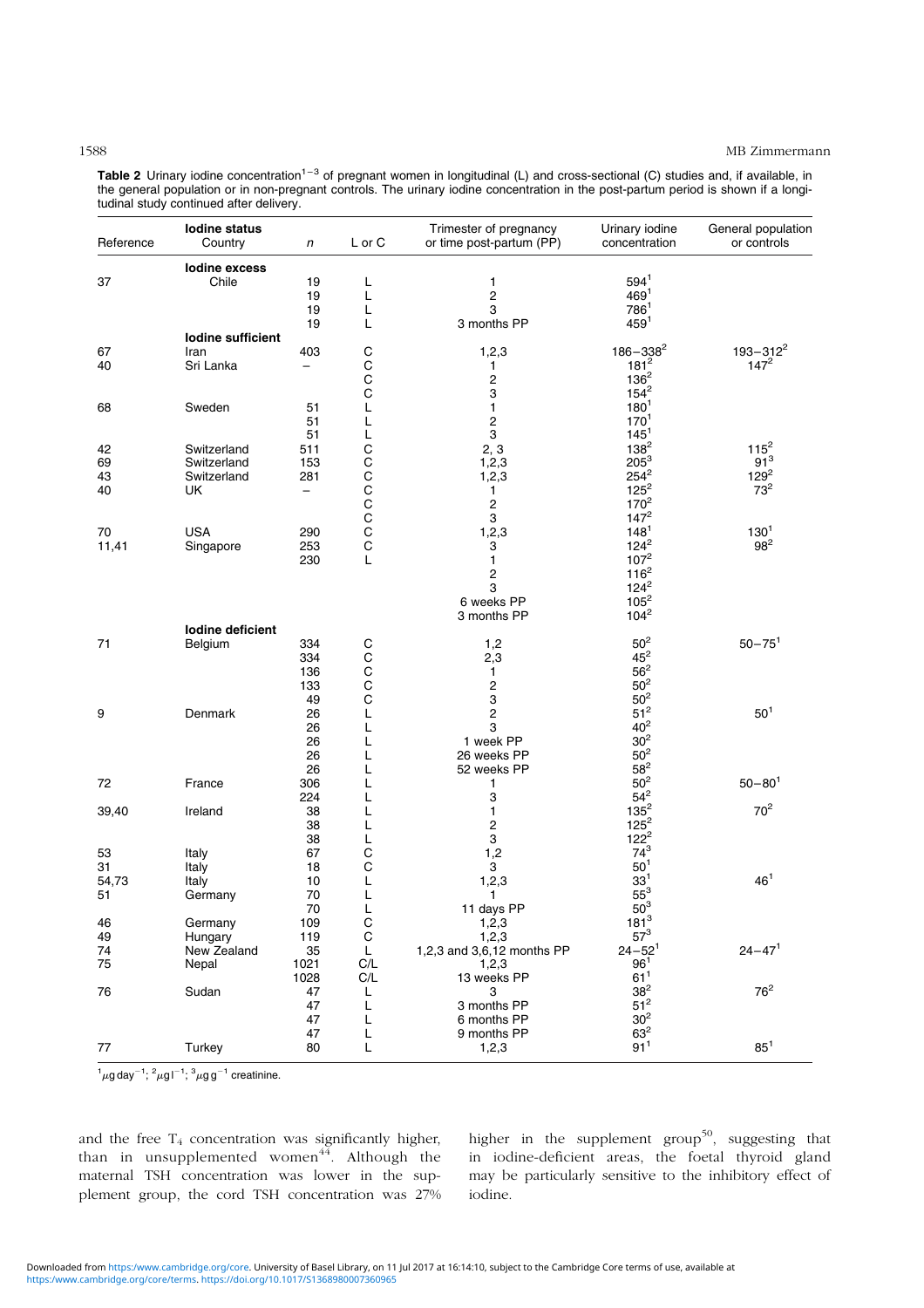| Reference | lodine status<br>Country | n          | Trimester (T) of pregnancy<br>or time post-partum (PP) | Change in thyroid size                |
|-----------|--------------------------|------------|--------------------------------------------------------|---------------------------------------|
|           | lodine sufficient        |            |                                                        |                                       |
| 78        | Finland                  | $7 - 21$   | 1.2.3T                                                 | No or small increase during pregnancy |
| 79        | Netherlands              | 10         | Before pregnancy, 1,2,3 T                              | No increase during pregnancy          |
| 80        | USA                      | 16         | 3 T and 6 months PP                                    | 13% decrease after parturition        |
|           | lodine deficient         |            |                                                        |                                       |
| 71        | Belgium                  | $33 - 172$ | 1,2,3 T and 6 months PP                                | 18% increase during pregnancy         |
| 10        | Belgium                  | 60         | 1.3T                                                   | 30% increase during pregnancy         |
| 81        | Denmark                  | 20         | 2,3 T and 3,6,12 months PP                             | 20% increase during pregnancy         |
| 9         | Denmark                  | $24 - 26$  | 2,3 T and 3,6 months PP                                | 31% increase during pregnancy         |
| 82        | Ireland                  | $14 - 95$  | 1,2,3 T and 6,12 months PP                             | 15% increase during pregnancy         |
| 31        | Italy                    | 18         | 1.3 T                                                  | 16% increase during pregnancy         |

Table 3. Changes in thyroid size measured by ultrasound during pregnancy in iodine-sufficient and -deficient countries.

Table 4 shows results from six randomised, controlled trials of iodine supplementation involving 450 pregnant European women with mild-to-moderate ID.

Romano et al.<sup>31</sup> gave 120–180  $\mu$ g iodine as iodised salt daily or gave a placebo control beginning in the first trimester to healthy pregnant women ( $n = 35$ , median UI concentrations in the two groups 31 or  $37 \mu g l^{-1}$ ). In the group treated with iodine, the median UI concentration increased threefold and thyroid volume did not change<sup>31</sup>. In the controls, there was no change in the UI concentration, and had a 16% increase in thyroid volume31. Treatment had no effect on the maternal TSH concentration.

Pedersen et  $al$ .<sup>9</sup> randomised 54 pregnant women to receive either  $200 \mu g$  iodine per day as a solution of potassium iodide or no supplement from 17 weeks of pregnancy to full term. The median UI concentration increased from 55 to 90–110  $\mu$ g l<sup>-1</sup> in the treated group. The thyroid volume of women increased 16% in the treated group compared with 30% in the controls<sup>9</sup>. The concentration of Tg and TSH in women, and the concentration of cord Tg, were significantly lower in the treated group than in the controls<sup>9</sup>. No significant differences were found between groups in terms of the concentration of  $T_4$ ,  $T_3$  and  $fT_4$  in maternal or cord blood<sup>9</sup>.

Table 4 Randomised, controlled trials of iodine supplementation during pregnancy in mild-to-moderate iodine-deficient countries of Europe and the urinary iodine concentration before and after treatment.

|           |                                             |                            | Urinary iodine concentration |
|-----------|---------------------------------------------|----------------------------|------------------------------|
| Reference | Iodine dose<br>$(\mu$ g day <sup>-1</sup> ) | <b>Before</b><br>treatment | After treatment              |
| 53        | 50                                          | $65^1$                     | 128 <sup>1</sup>             |
| 10        | 100                                         | $\frac{36^2}{37^3}$        | $80 - 90^2$                  |
| 31        | $120 - 180$                                 |                            | $100^{3}$                    |
| 52        | 150                                         | 50 <sup>2</sup>            | $105^2$                      |
| 9         | 200                                         | $55^2$                     | $90 - 110^2$                 |
| 53        | 200                                         | 91 <sup>1</sup>            | 230 <sup>1</sup>             |
| 51        | 230                                         | $53^{1}$                   | 104 <sup>1</sup>             |

 $^{1}$ µg g<sup>-1</sup> cr.; <sup>2</sup>µg l<sup>-1</sup>; <sup>3</sup>µg day<sup>-1</sup>.

In a double-blind, placebo-controlled trial, Glinoer et  $al^{10}$  supplemented 120 pregnant women who had a median UI concentration of  $36 \mu g l^{-1}$  and biochemical criteria of excess thyroid stimulation, with  $100 \mu$ g iodine per day or gave a placebo control from around 14 weeks of pregnancy to full term. The treatment had no significant effect on the concentration of maternal or cord  $T_3$ ,  $fT_4$  and the  $T_3/T_4$  ratio<sup>10</sup>. The treated women had a significantly higher UI concentration, a smaller thyroid volume and a lower concentration of TSH and Tg when compared with  $controls<sup>10</sup>$ . The newborn children of the treated group also had significantly higher UI concentration, a smaller thyroid volume and a lower Tg concentrations when compared with controls $^{10}$ . There was a 14% increase in the cord serum TSH concentration in the treated group, but it was not statistically significant.

Liesenkötter et  $al.^{51}$  reported a quasi-randomised, controlled trial of  $230 \mu$ g iodine per day given from the eleventh week of pregnancy to full term in 108 pregnant women with a median UI concentration of  $53 \mu$ g g<sup>-1</sup> cr. and a goitre rate of 42.5%. The median UI concentration increased to  $104 \mu g g^{-1}$  cr. in the treated group, and the median thyroid volume was significantly lower in the newborns of the treated women compared with controls  $(0.7 \text{ vs. } 1.5 \text{ ml}, \text{ respectively})^{51}$ . Treatment had no significant effect on the concentration of maternal TSH,  $T_3$ ,  $T_4$ , Tg or on the thyroid volume, and had no effect on the concentration of TSH in the  $newborn<sup>51</sup>$ .

In a placebo-controlled, double-blind trial, Nohr et  $al.^{52}$ gave to 66 pregnant women who had antibodies to antithyroid peroxidase (TPO-Ab) a multi-nutrient supplement containing  $150 \mu$ g iodine per day or a placebo control from the eleventh week of pregnancy to full term. The median UI concentration was significantly higher in the treated women at full term than in the controls, but there were no differences in the concentration of maternal TSH,  $fT_4$  or Tg between groups<sup>52</sup>. There was no difference in the prevalence of anti-thyroglobulin antibodies (Tg-Ab) or TPO-Ab, and no differences between groups in the prevalence or severity of post-partum thyroid dysfunction (PPTD), defined as an abnormal TSH concentration in the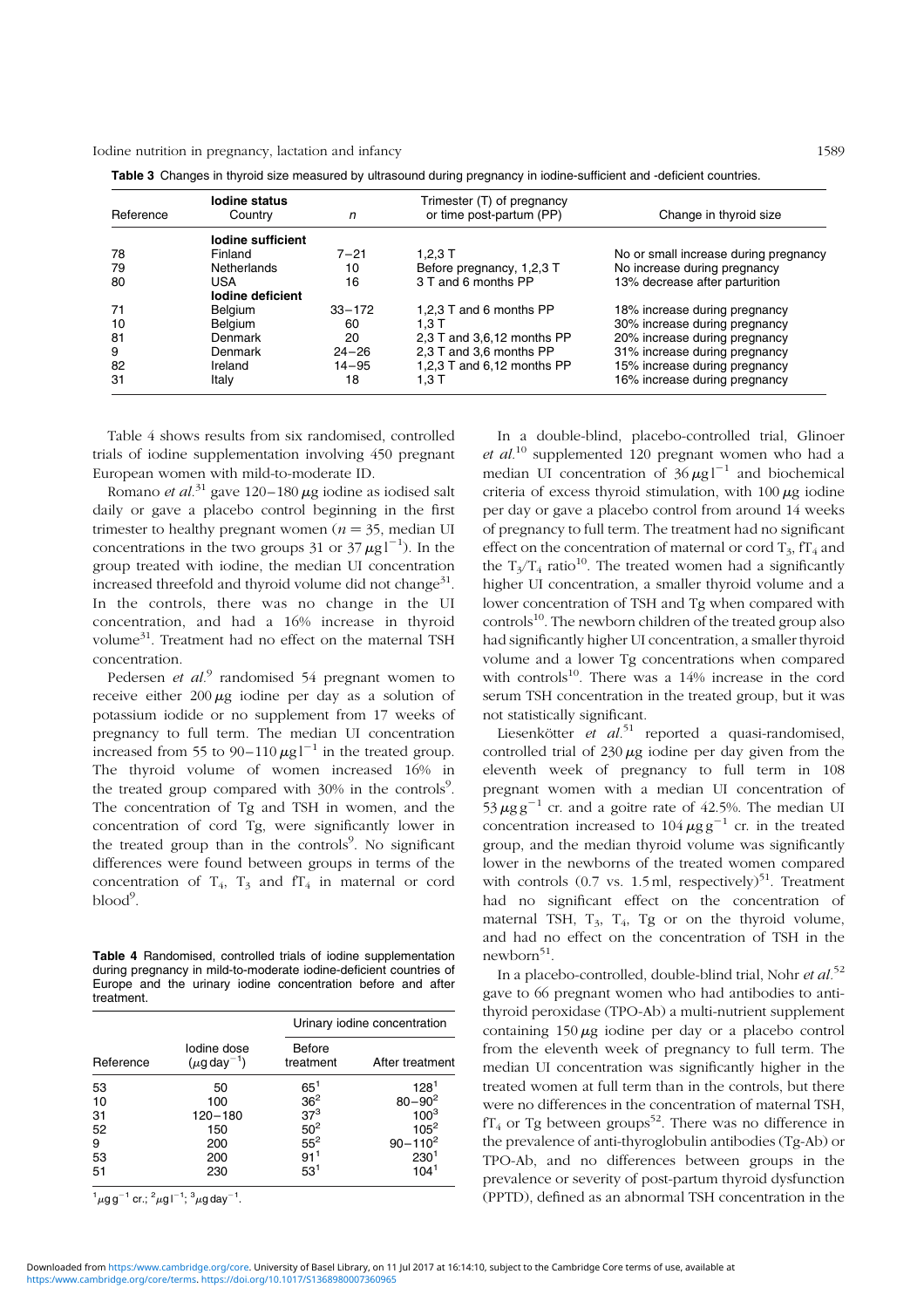post-partum period. However, 12/20 (60%) treated women developed PPTD compared with 11/24 (46%) controls, and failure to detect a significant difference in the prevalence of PPTD may have been due to a type II error.

In a prospective, randomised, open-label trial, Antonangeli et  $al$ <sup>53</sup> supplemented 67 pregnant women who had a median UI concentration of  $74 \mu g g^{-1}$  cr. with 50 or  $200 \mu g$  iodine per day from  $18-26$  weeks of pregnancy to 29–33 weeks. The median UI concentration was significantly higher in group given  $200 \mu$ g iodine per day than in the group given  $50 \mu$ g iodine per day (230 vs.  $128 \mu\text{g g}^{-1}$  cr.).<sup>53</sup> However, there were no differences between groups in the concentration of maternal  $fT_4$ ,  $fT_3$ , TSH and Tg or in thyroid volume, and no differences in the prevalence of TPO-Ab, Tg-Ab or PPTD.

In summary, in all of these trials, iodine supplements significantly increased the maternal UI concentration. The doses of iodine varied between 50 and  $230 \,\mu\text{g day}^{-1}$ , and the data indicate no clear doseresponse relationship for the concentration of UI, TSH, Tg, thyroid hormones or in terms of thyroid volume. Iodine supplements during pregnancy generally appear to be safe; there was no increase in the trials the prevalence of thyroid autoimmunity in mothers, or in the prevalence or severity of PPTD. However, the sample sizes were small and more data, particularly from TPO- $Ab +$  women, would be valuable. In three of the five trials that measured the thyroid volume of mothers, supplementation was associated with a significantly reduced thyroid size. The studies also suggest that an increase in newborn thyroid volume and the concentration of Tg can be prevented or minimised by iodine supplementation. Although less consistent, the data also suggest that the concentration of maternal TSH is generally lower (within the normal reference range) with supplementation. Supplementation has little or no impact on the concentration of total or free thyroid hormones in mothers and newborn children. There are no clinical data on the effect of supplementation on birth weight or prematurity, and no data on long-term outcomes, such as maternal goitre, thyroid autoimmunity or child development.

#### Iodine intakes during lactation and urinary iodine and breast milk iodine concentrations

Since the mammary gland is able to concentrate iodine, the iodine supply to the newborn *via* the breast milk may be maintained even in the face of a maternal  $ID^{54,55}$ . This may help explain why, in areas where there is an ID, BMIC is often greater than expected based on the UI concentration of lactating mothers<sup>55,56</sup>. The BMIC is strongly influenced by the mothers' iodine intake<sup>58</sup>.

In the USA, Gushurst et  $al^{57}$  found that the median BMIC in women who consumed uniodised salt was  $113 \mu g$ <sup>-1</sup>, while the median concentrations in women who consumed low or high amounts of iodised salt were 143 or 270  $\mu$ g l<sup>-1</sup>, respectively.

Several studies have compared the BMIC before and after supplementation with iodised oil or potassium iodide, or with untreated controls.

Pretell *et al.*<sup>59</sup> injected women with 950 mg iodine as iodised oil. The median BMIC at 18–36 months postpartum was 70  $\mu$ g l<sup>-1</sup> compared with 2  $\mu$ g l<sup>-1</sup> in mothers not receiving treatment.

In Algeria, Chaouki and Benmiloud<sup>60</sup> gave  $240 \text{ mg}$ iodine as oral iodised oil either 1–3 months before pregnancy or in the first or third trimester. At delivery and 6 month post-partum, the mean BMIC ranged from 520 to 559  $\mu$ g l $^{-1}$  and from 307 to 346  $\mu$ g l $^{-1}$ , compared with 307 and  $260 \mu g l^{-1}$  in untreated women.

In 147 Danish mothers, the median BMIC on the fifth day post-partum was significantly higher  $(57 \,\mu g)^{-1}$  in those receiving supplementation with 150  $\mu$ g day<sup>-1</sup> of oral iodine, compared with women who were not supplemented  $(34 \,\mu g l^{-1})^{61}$ .

In Germany, 60 mothers who received 200  $\mu$ g day<sup>-1</sup> of oral iodine had a significantly higher mean iodine concentration in breast milk  $(76 \,\mu g)^{-1}$  than untreated controls  $(55 \,\mu g l^{-1})^{62}$ .

Although increasing the iodine intake of iodinesufficient women can further increase  $BMIC<sup>57</sup>$ , an iodine intake by an infant that is greater than requirements will simply be excreted in the urine. Thus, iodine requirements during lactation should be based on infant balance studies rather than on the measured but variable amount of iodine excreted in breast milk by women in iodine-sufficient countries. Based on the balance studies of Delange et  $al^{30}$ , the full-term infant's requirement for iodine is about 90  $\mu$ g day<sup>-1</sup>, and this is the intake recommended by the WHO, UNICEF and the ICCIDD<sup>15</sup>. Based on a mean breast milk volume of  $0.781 \text{day}^{-1}$  in the first 6 months of infancy<sup>25</sup>, and assuming that  $95%$  of the iodine in breast milk is absorbed, a BMIC of  $\geq 120 \mu g l^{-1}$  should cover the infant's iodine requirement of 90  $\mu$ g day<sup>-1</sup> until weaning foods are begun. Most infants begin weaning by the second half of the first year of life, and some of the iodine requirement during that period will be met from weaning foods. Semba and Delange<sup>58</sup> proposed that a potential indicator of iodine status in a population could be the proportion of lactating women whose BMIC is  $\geq 100 \,\mu g l^{-1}$ .

Table 5 shows the BMICs of women living in areas where people are iodine sufficient or have mild-tosevere ID. Among the iodine-sufficient countries, the BMICs of women in Switzerland and Sweden are less than the concentration required to meet an infant's needs  $(100-120 \mu g l^{-1})$ , while they are at, or above,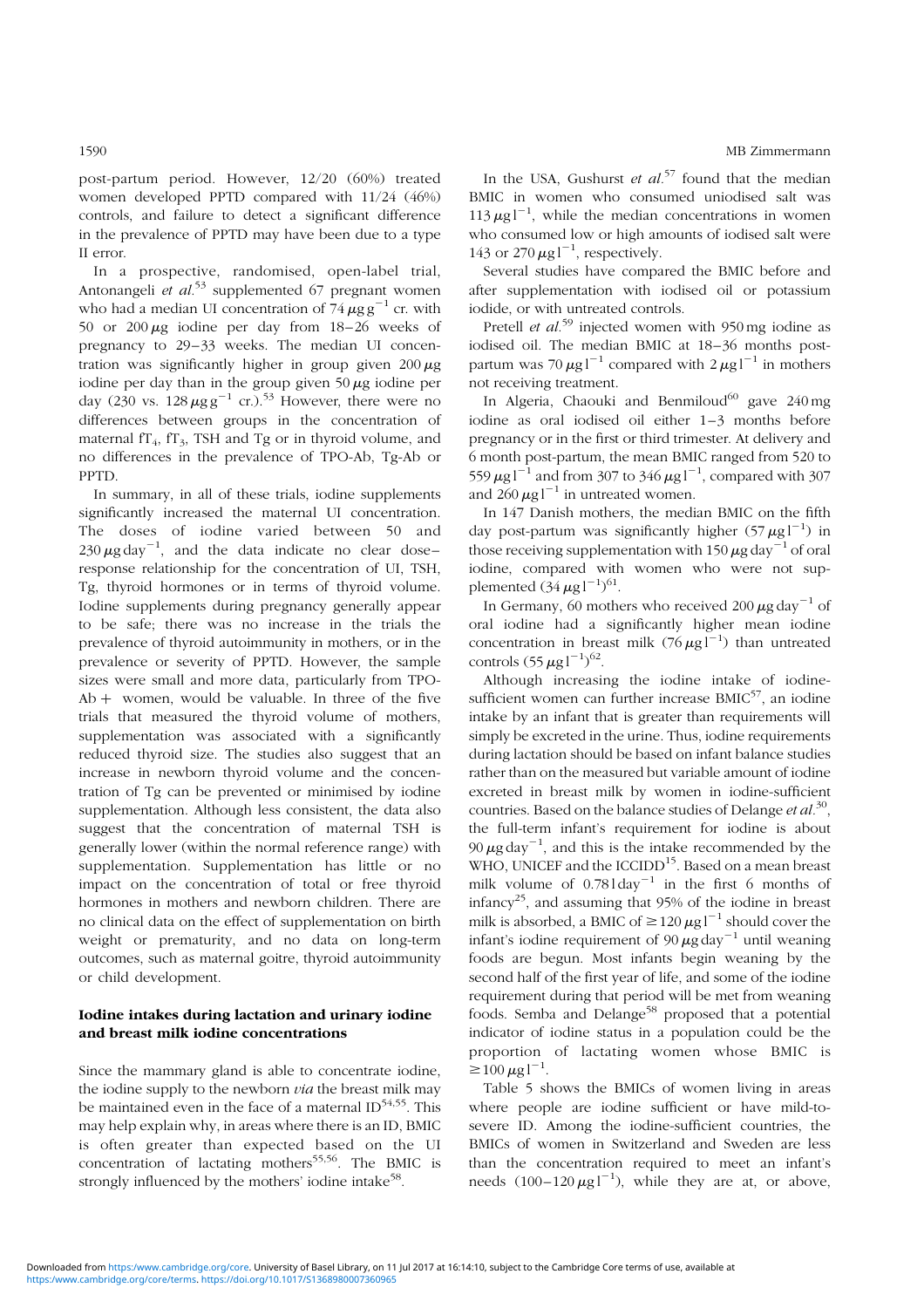Table 5 The mean or median breast milk iodine concentration of women in iodine-sufficient and -deficient countries.

| lodine sufficient<br>Reference | Country                | $\mu$ g l $^{-1}$ |
|--------------------------------|------------------------|-------------------|
| 83                             | Finland                | $25 - 53$         |
| 84                             | Japan                  | 661               |
| 85                             | Japan                  | $33 - 385$        |
| 86                             | New Zealand            | $98 - 247$        |
| 87                             | <b>The Netherlands</b> | 10                |
| 88                             | Saudi Arabia           | 136-198           |
| 89                             | Saudi Arabia           | 149-204           |
| 90                             | South Korea            | 892               |
| 91                             | Sweden                 | 93                |
| 92                             | Sweden                 | 56                |
| 93                             | Switzerland            | 78                |
| 57                             | <b>USA</b>             | 60                |
| 94                             | <b>USA</b>             | 113-270           |
| 95                             | <b>USA</b>             | 142               |
| lodine deficient               |                        |                   |
| 96                             | Australia              | 50                |
| 97                             | Belgium                | 54                |
| 91                             | Belgium                | 95                |
| 98                             | Ethiopia               | $5 - 16$          |
| 99                             | France                 | 74                |
| 100                            | France                 | 70                |
| 101                            | France                 | 82                |
| 102                            | Germany                | 7                 |
| 103                            | Germany                | 55                |
| 91                             | Germany                | 25                |
| 104                            | Germany                | 93                |
| 105                            | Germany                | $18 - 25$         |
| 106                            | Germany                | $30 - 34$         |
| 92                             | Guatemala              | 60                |
| 92                             | Hungary                | 64                |
| 107                            | Italy                  | 150               |
| 108                            | Italy                  | 59                |
| 54                             | Italy                  | $33 - 43$         |
| 109                            | Morocco                | $27 - 40$         |
| 110                            | Niger                  | 40                |
| 92                             | Nigeria                | 62                |
| 92                             | Philippines            | 57                |
| 111                            | Reunion                | $18 - 54$         |
| 112                            | Slovakia               | $81 - 89$         |
| 113                            | Spain                  | 100               |
| 114                            | Spain                  | 109               |
| 115                            | Spain                  | $77 - 100$        |
| 116                            | Thailand               | $45 - 68$         |
| 117                            | Turkey                 | 109               |
| 56                             | Turkey                 | 73                |
| 92                             | Zaire                  | 15                |
|                                |                        |                   |

this concentration in the Netherlands, the USA and Japan.

Although the requirement for iodine of a mother is large at  $200-290 \,\mu\text{g}\,\text{day}^{-1}$ , after accounting for iodine losses in breast milk, the median UI concentration of lactating women that indicates adequate iodine nutrition should be similar to that of non-pregnant, non-lactating women, i.e.  $100-199 \mu$ g per l<sup>15</sup>. Table 6 shows the UI concentrations reported from studies of lactating women in iodine-sufficient and -deficient countries. There are few data, the numbers of women in most studies are small, and breast-feeding status was often not clearly documented. The studies generally report a median UI concentration in lactating women that is similar to the general population, but almost all reports are from **Table 6** Urinary iodine concentration<sup>1-3</sup> in lactating women and in the general population or in non-lactating controls in countries of different iodine status.

| Reference | lodine status<br>Country | n    | Time<br>post-partum | Urinary<br>iodine | General<br>population<br>or controls |
|-----------|--------------------------|------|---------------------|-------------------|--------------------------------------|
|           | lodine excess            |      |                     |                   |                                      |
| 37        | Chile                    | 19   | 3 months            | 459 <sup>1</sup>  |                                      |
|           | lodine sufficient        |      |                     |                   |                                      |
| 41        | Singapore                | 230  | 6 weeks             | $105^2$           | $98^2$                               |
|           |                          |      | 3 months            | $104^2$           |                                      |
|           | lodine deficient         |      |                     |                   |                                      |
| 9         | Denmark                  | 26   | 1 week              | 30 <sup>2</sup>   | $50^{1}$                             |
|           |                          | 26   | 26 weeks            | 50 <sup>2</sup>   |                                      |
|           |                          | 26   | 52 weeks            | $58^2$            |                                      |
| 39        | Ireland                  | 108  | 6 weeks             | 70 <sup>2</sup>   | $70^{2}$                             |
| 51        | Germany                  | 70   | 11 days             | 50 <sup>3</sup>   |                                      |
| 74        | New Zealand              | 35   | 3,6,12 months       | $24 - 521$        | $24 - 47'$                           |
| 75        | Nepal                    | 1028 | 13 weeks            | 61'               |                                      |
| 76        | Sudan                    | 47   | 3-9 months          | $30 - 63^2$       | $76^2$                               |
| 56        | Turkey                   | 70   | 5 days              | 30 <sup>2</sup>   |                                      |

 $\frac{1}{2}\mu$ g day $^{-1}$ ;  $\frac{2}{\mu}$ g l $^{-1}$ ;  $\frac{3}{\mu}$ g g $^{-1}$  creatinine.

iodine-deficient countries, and show median UI concentrations  $<$  100  $\mu$ g l<sup>-1</sup>.

#### Iodine intakes during infancy

During infancy, the mean volume of breast milk consumed is about  $0.781 \text{day}^{-1}$  over the first 0–6 months<sup>25</sup> and some 60–65% of ingested water is excreted by the kidney<sup>63</sup>. Although there is a large day-to-day variation, the volume of urine daily in early infancy is estimated to be 30 – 55 ml kg<sup>-1</sup> body weight<sup>63-65</sup> and the reference body weight for a child aged 0–6 months is 7 kg and for a child aged 6–12 months is  $9 \text{ kg}^{25}$ . Based on these data, the volume of urine is estimated to be  $0.4-0.51 \text{ day}^{-1}$  in early infancy. Therefore, considering the requirement for iodine of 90  $\mu$ g per day<sup>15</sup>, the median UI concentration indicating optimal iodine nutrition in infancy is estimated to be in the range of  $\geq$  180–220  $\mu$ g per l<sup>26</sup>.

Delange et  $al^{66}$  supplemented healthy infants and children aged 6 months to 3 years in Belgium who had a median UI concentration at baseline of 101  $\mu$ g l $^{-1}$ , with an dose of  $90 \mu g day^{-1}$  of iodine. After about 30 days of supplementation, the geometric mean UI concentration was beginning to plateau at  $220-240 \mu g l^{-1}$ .

Table 7 shows the median UI in full-term newborns in countries with iodine sufficiency and varying degrees of ID. In general, among the iodine-sufficient countries, the median UI concentration varies from 96 to  $167 \,\mu g^{-1}$ , well below the estimated median UI concentration of  $\geq$  180-220  $\mu$ g l<sup>-1</sup> that indicates an adequate iodine intake. More data are clearly needed, but the evidence available suggests that the iodine intake of many infants, even in countries designated as iodine sufficient, may be suboptimal.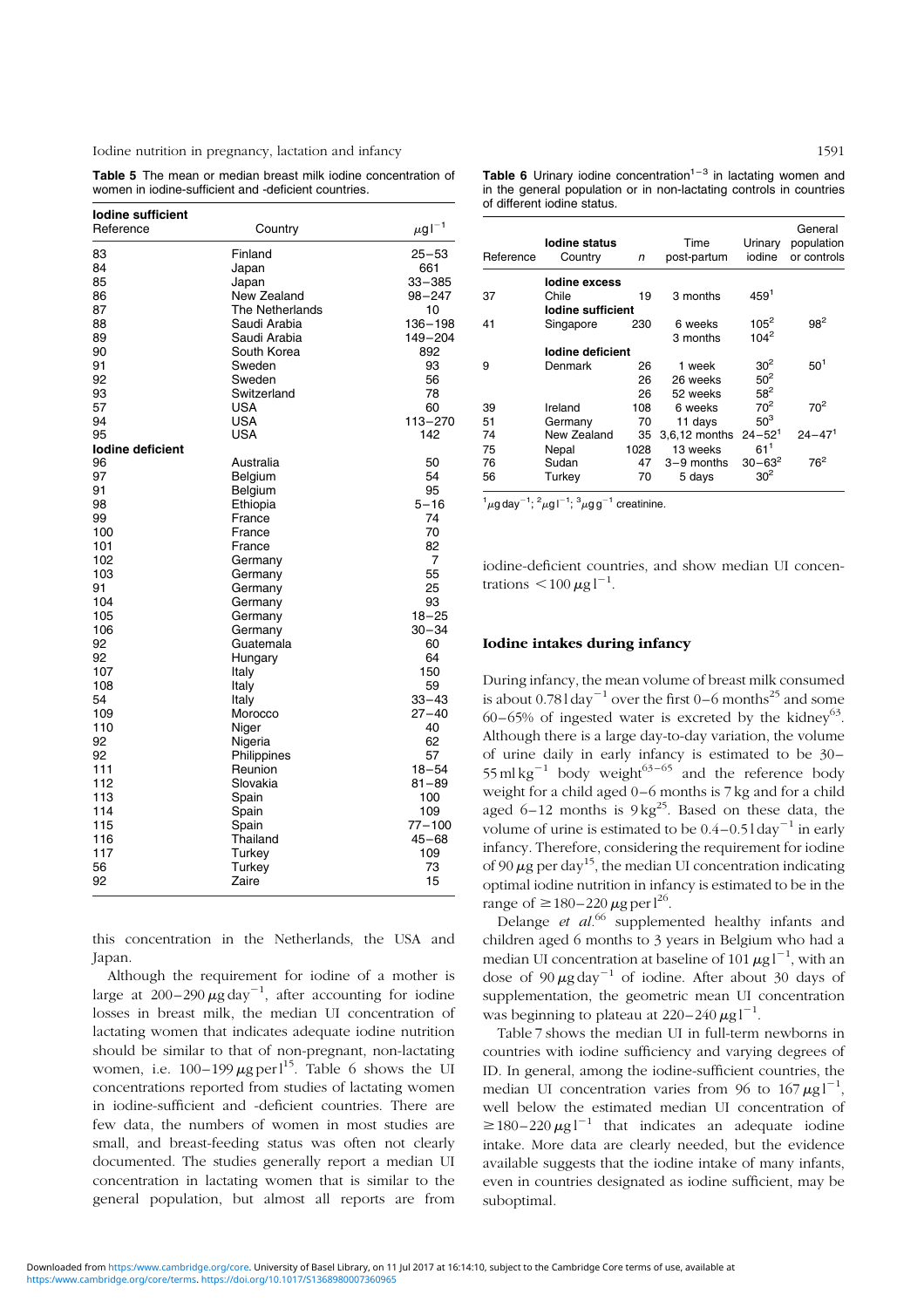|  |  |  | Table 7 The median urinary iodine concentration of full-term         |  |  |
|--|--|--|----------------------------------------------------------------------|--|--|
|  |  |  | infants in iodine-sufficient and -deficient countries ( $1 =$ Mean). |  |  |

|           | <b>lodine status</b>  |              |                   |
|-----------|-----------------------|--------------|-------------------|
| Reference | Country               | $\mathsf{n}$ | $\mu$ g l $^{-1}$ |
|           | lodine sufficient     |              |                   |
| 119       | Canada                | 81           | 148               |
| 119       | The Netherlands       | 64           | 162               |
| 87        | The Netherlands       | 36           | $150^{1}$         |
| 119       | Sweden                | 39           | 112               |
| 105       | Sweden                | 61           | 96                |
| 118       | USA                   | 50           | 921               |
|           | lodine deficient      |              |                   |
| 118       | Belgium               | 103          | 35                |
| 119       | Belgium               | 196          | 48                |
| 120       | Belgium               | 90           | 86                |
| 121       | <b>Czech Republic</b> | 50           | 79                |
| 119       | France                | 82           | 58                |
| 119       | France                | 37           | 29                |
| 105       | Germany               | 461          | $12 - 29$         |
| 119       | Germany               | 87           | 28                |
| 122       | Germany               | 177          | 31                |
| 122       | Germany               | 213          | 44                |
| 123       | Germany               | 22           | 50                |
| 124       | Germany               | 32           | $95^{1}$          |
| 119       | Germany               | 81           | 15                |
| 119       | Germany               | 39           | 13                |
| 119       | Germany               | 39           | 11                |
| 125       | Hungary               | 209          | $35 - 75$         |
| 126       | Ireland               |              | 100 <sup>1</sup>  |
| 119       | Italy                 | 114          | 47                |
| 119       | Italy                 | 14           | 71                |
| 127       | Italy                 | 195          | 56                |
| 128       | Italy                 | 9            | 67                |
| 56        | Turkey                | 70           | 24                |

#### References

- 1 Pharoah POD, Buttfield IH, Hetzel BS. Neurological damage to the fetus with severe iodine deficiency during pregnancy. *Lancet* 1971; i: 308-10.
- 2 Pharoah POD. The clinical pattern of endemic cretinism in Papua New Guinea. Journal of Experimental Medicine and Biology 1972: 30: 71-82.
- 3 Chaouki ML, Benmiloud M. Prevention of iodine deficiency disorders by oral administration of lipiodol during pregnancy. European Journal of Endocrinology 1994; 130: 547 – 51.
- 4 Cobra C, Muhilal, Rusmil K, Rustama D, Djatnika, Suwardi SS, Permaesih D, Muherdiyantiningsih M, Martuti S, Semba RD. Infant survival is improved by oral iodine supplementation. *Journal of Nutrition* 1997; 127:  $574 - 8.$
- 5 Dillon JC, Milliez J. Reproductive failure in women living in iodine deficient areas of West Africa. British Journal of Obstetrics and Gynaecology 2000; 107: 631 –6.
- 6 Fierro-Benitez R, Cazar R, Stanbury JB, Rodriguez P, Garces F, Fierro-Renoy F, Estrella E. Effects on school children of prophylaxis of mothers with iodized oil in an area of iodine deficiency. Journal of Endocrinological Investigation 1988; 11: 327 – 35.
- 7 Pharoah POD, Connolly KJ. A controlled trial of iodinated oil for the prevention of endemic cretinism: a long-term follow-up. International Journal of Epidemiology 1987; 16: 68 –73.
- 8 Azizi F, Kalani H, Kimiagar M, Ghazi A, Sarshar A, Nafarabadi M, Rahbar N, Noohi S, Mohajer M, Yassai M. Physical, neuromotor and intellectual impairment in non-cretinous schoolchildren with iodine deficiency.

1592 MB Zimmermann

International Journal of Vitamin and Nutrition Research  $1995 \cdot 65: 199 - 205$ 

- 9 Pedersen KM, Laurberg P, Iversen E, Knudsen PR, Gregersen HE, Rasmussen OS, Larsen KR, Eriksen GM, Johannesen PL. Amelioration of some pregnancy-associated variations in thyroid function by iodine supplementation. Journal of Clinical Endocrinology and Metabolism 1993; 77: 1078 –83.
- 10 Glinoer D, De Nayer P, Delange F, Lemone M, Toppet V, Spehl M, Grun JP, Kinthaert J, Lejeune B. A randomized trial for the treatment of mild iodine deficiency during pregnancy: maternal and neonatal effects. Journal of Clinical Endocrinology and Metabolism 1995; 80: 258-69.
- 11 Kung AWC, Lao TT, Low LCK, Pang RWC, Robinson JD. Iodine insufficiency and neonatal hyperthyrotropinemia in Hong Kong. Clinical Endocrinology 1997; 46: 315-9.
- 12 Delange F, Bourdoux P, Chanoine JP, Ermans AM. Physiopathology of iodine nutrition during pregnancy, lactation, and early postnatal life. In: Berger H, ed. Vitamins and Minerals in Pregnancy and Lactation. Nestlé Nutrition Workshop Series, Vol. 16. New York: Raven Press, 1988.
- 13 Glinoer D, Delange F. The potential repercussions of maternal, fetal and neonatal hypothyroxinemia on the progeny. Thyroid 2000; 10: 871-87.
- 14 Bleichrodt N, Born MP. A metaanalysis of research on iodine and its relationship to cognitive development. In: Stanbury JB, ed. The Damaged Brain of Iodine Deficiency. New York: Cognizant Communication, 1994; 195 – 200.
- 15 WHO, UNICEF, and ICCIDD. Assessment of the Iodine Deficiency Disorders and Monitoring their Elimination. WHO/NHD/01.1 World Health Organization, Geneva, 2001.
- 16 Fisher DA, Oddie TH. Thyroidal radioiodine clearance and thyroid iodine accumulation: Contrast between random daily variation and population data. Journal of Clinical Endocrinology and Metabolism 1969;  $29:111-5$ .
- 17 Fisher DA, Oddie TH. Thyroid iodine content and turnover in euthyroid subjects: validity of estimation of thyroid iodine accumulation from short term clearance studies. Journal of Clinical Endocrinology and Metabolism 1969;  $29: 721 - 7.$
- 18 Oddie TH, Fisher DA, Long JM. Factors affecting the estimation of iodine entering the normal thyroid gland using short-term clearance studies. Journal of Clinical Endocrinology and Metabolism  $1964$ ;  $24$ :  $924-33$ .
- 19 Dworkin HJ, Jacquez JA, Beierwaltes WH. Relationship of iodine ingestion to iodine excretion in pregnancy. Journal of Clinical Endocrinology and Metabolism 1966; 26: 1329 –42.
- 20 Harrison MT. Iodine balance in man. Postgraduate Medical Journal 1968; 44: 69-71.
- 21 Harrison MT, Harden R, Alexander WD, Wayne E. Iodine balance studies in patients with normal and abnormal thyroid function. *Journal of Clinical Endocrinology* 1965; 25: 1077 –84.
- 22 Malamos B, Koutras DA, Marketos SG, Rigopoulos GA, Yataganas XA, Binopoulos D, Sfontouris J, Pharmakiotis AD, Vought RL, London WT. Endemic goiter in Greece: an iodine balance study in the field. Journal of Clinical Endocrinology and Metabolism 1967; 27: 1372-80.
- 23 Vought RL, London WT. Iodine intake, excretion and thyroidal accumulation in healthy subjects. Journal of Clinical Endocrinology and Metabolism  $1967$ ;  $27:$  913-9.
- 24 Nath SK, Moinier B, Thuillier F, Rongier M, Desjeux JF. Urinary excretion of iodide and fluoride from supplemented food grade salt. International Journal of Vitamin and Nutrition Research 1992; 62: 66-72.
- 25 Institute of Medicine, Academy of Sciences, USA. Dietary Reference Intakes for Vitamin A, Vitamin K, Arsenic,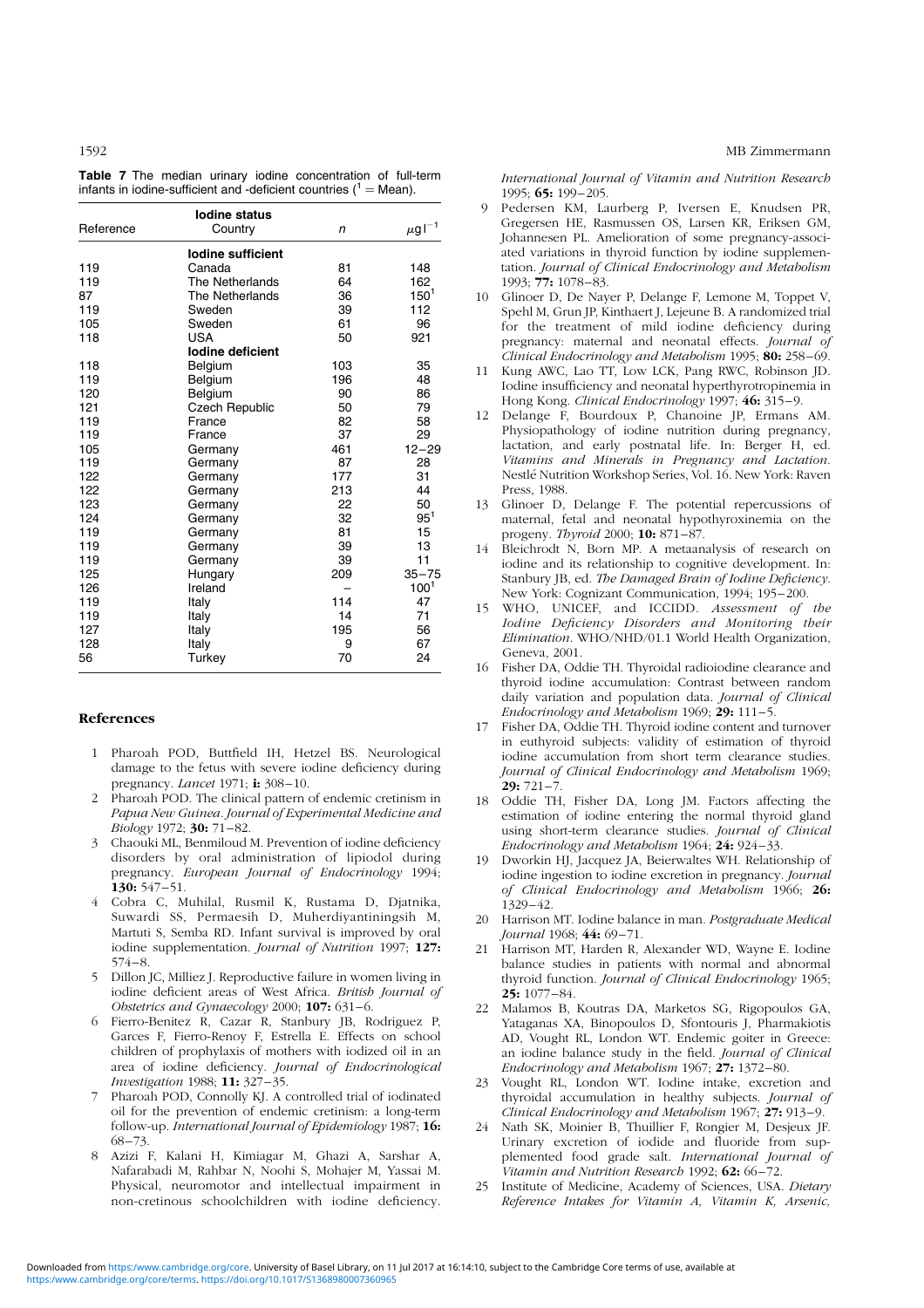Boron, Chromium, Copper, Iodine, Iron, Manganese, Molybdenum, Nickel, Silicon, Vanadium and Zinc. Washington DC: National Academy Press, 2001.

- 26 Delange F. Optimal iodine nutrition during pregnancy, lactation and the neonatal period. International Journal of Endocrinology and Metabolism 2004;  $2: 1-12$ .
- 27 Glinoer D. The regulation of thyroid function in pregnancy: pathways of endocrine adaptation from physiology to pathology. Endocrine Reviews 1997; 18: 404-33.
- 28 Delange F. Iodine nutrition and congenital hypothyroidism. In: Delange F, Fisher DA, Glinoer D, eds. Research in Congential Hypothyroidism. New York: Plenum Press, 1989.
- 29 Delange F, Ermans AM. Iodine deficiency. In: Braverman LE, Utiger RD, eds. Werner and Ingbar's the Thyroid: A Fundamental and Clinical Text. 6 ed. Philadelphia: JD Lippincott, 1991.
- 30 Delange F, Bourdoux P, Vo Thi LD, Ermans AM, Senterre J. Negative iodine balance in preterm infants. Annals of Endocrinology 1984; 45: 77.
- 31 Romano R, Jannini EA, Pepe M, Grimaldi A, Olivieri M, Spennati P, Cappa F, D'Armiento M. The effects of iodoprophylaxis on thyroid size during pregnancy. American Journal of Obsterics and Gynecology 1991;  $164:482-5$
- 32 WHO Secretariat on behalf of the participants to the Consultation. Prevention and control of iodine deficiency in pregnant and lactating women and in children less than 2-years-old: conclusions and recommendations of the Technical Consultation. Public Health Nutrition 2007;  $10(3A)$ .
- 33 Hollowell JG, Staehling NW, Hannon WH, Flanders DW, Gunter EW, Maberly GF, Braverman LE, Pino S, Miller DT, Garbe P. Iodine nutrition in the United States. Trends and public health implications: iodine excretion data from National Health and Nutrition Examination Surveys I and III (1971-1974 and 1988-1994). Journal of Clinical Endocrinology and Metabolism 1998; 83: 3401-8.
- 34 National Research Councl. Subcommittee on the Tenth Edition of the RDAs. Recommended Dietary Allowances. 10th ed. Washington, D.C., National Academy Press, 1989.
- 35 Mattsson S, Lindstrom S. Diuresis and voiding pattern in healthy schoolchildren. British Journal of Urology 1995; 76: 783 – 9.
- 36 Larsson G, Victor A. Micturition patterns in a healthy female population, studied with a frequency/volume chart. Scandinavian Journal of Urology and Nephrology 1988; 114: 53– 7.
- 37 Dafnis E, Sabatini S. The effect of pregnancy on renal function: physiology and pathophysiology. American Journal of Medical Science 1992; 303: 184-205.
- 38 Aboul-Khair SA, Crooks J, Turnbull AC, Hytten FE. The physiological changes in thyroid function during pregnancy. Clinical Science 1964; 27: 195-207.
- 39 Liberman CS, Pino SC, Fang SL, Braverman LE, Emerson CH. Circulating iodide concentrations during and after pregnancy. Journal of Clinical Endocrinology and Metabolism 1998: 83: 3545-9.
- 40 Bourdoux P. Evaluation of the iodine intake: Problems of the iodine/creatinine ratio –comparison with iodine excretion and daily fluctuations of iodine concentration. Experimental Clinical Endocrinology and Diabetes 1998; 106: S17-S20.
- 41 Smyth PPA, Hetherton AMT, Smith DF, Radcliff M, O'Herlihy C. Maternal iodine status and thyroid volume during pregnancy: correlation with neonatal iodine intake. Journal of Clinical Endocrinology and Metabolism 1997;  $82: 2840 - 3$ .
- 42 Smyth PPA. Variation in iodine handling during normal pregnancy. Thyroid 1999; **9:** 637–42.
- 43 Kung AWC, Lao TT, Chau MT, Tam SCF, Low LCK. Goitrogenesis during pregnancy and neonatal hypothyr-

oxinaemia in a borderline iodine sufficient area. Clinical Endocrinology 2000; 53: 725 – 31.

- 44 Hess SY, Zimmermann MB, Torresani T, Bürgi H, Hurrell RF. Monitoring the adequacy of salt iodization in Switzerland: a national study of school children and pregnant women. European Journal of Clinical Nutrition 2001; 55: 162-6.
- 45 Zimmermann MB, Aeberli I, Bürgi H. A national study of the iodine nutrition of school children and pregnant women in Switzerland. American Journal of Clinical Nutrition 2005; 82: 388-92.
- 46 Berghout A, Wiersinga W. Thyroid size and thyroid function during pregnancy: an analysis. European Journal of Endocrinology 1998; 138: 536 – 42.
- 47 Zimmermann MB, Delange F. Iodine supplementation of pregnant women in Europe: a review and recommendations. European Journal of Clinical Nutrition 2004; 58: 979 – 84.
- 48 Buhling KJ, Schaff J, Bertram H, Hansen R, Muller C, Wascher C, Heinze T, Dudenhausen JW. Supply of iodine during pregnancy-an inventory in Berlin, Germany. Zeitschrift Geburtshilfe und Neonatologie 2003; 207: 12– 16.
- 49 Nohr SB, Laurberg P, Borlum KG, Pedersen KM, Johannesen PL, Damm P, Fuglsang E, Johansen A. Iodine deficiency in pregnancy in Denmark: regional variations and frequency of individual iodine supplementation. Acta Obsterica et Gynecologica Scandinavica 1993; 72: 350-3.
- 50 German Ministry of Health. Iodine Monitoring 1996. In: Vol. 110, Series of the German Ministry of Health. Nomos, Baden-Baden, 1998 (in German).
- 51 Mezosi E, Molnar I, Jakab A, Balogh E, Karanyi Z, Pakozdy Z, Nagy P, Gyory F, Szabo J, Bajnok L, Leovey A, Kakuk G, Nagy EV. Prevalence of iodine deficiency and goitre during pregnancy in East Hungary. European Journal of Endocrinology 2000; 143: 479-83.
- 52 Nohr SB, Laurberg P. Opposite variations in maternal and neonatal thyroid function induced by iodine supplementation during pregnancy. Journal of Clinical Endocrinology and Metabolism 2000; 85: 623-7.
- Liesenkötter KP, Göpel W, Bogner U, Stach B, Grüters A. Earliest prevention of endemic goiter by iodine supplementation during pregnancy. European Journal of Endocrinology 1996; 134: 443 – 8.
- 54 Nohr SB, Jorgensen A, Pedersen KM, Laurberg P. Postpartum thyroid dysfunction in pregnant thyroid peroxidase antibody-positive women living in an area with mild to moderate iodine deficiency: is iodine supplementation safe? Journal of Clinical Endocrinology and Metabolism 2000; 85: 3191-8.
- 55 Antonangeli L, Maccherini D, Cavaliere R, Di Giulio C, Reinhardt B, Pinchera A, Aghini-Lombardi F. Comparison of two different doses of iodide in the prevention of gestational goiter in marginal iodine deficiency: a longitudinal study. European Journal of Endocrinology  $2002; 147: 29-34.$
- 56 Vermiglio F, Lo Presti VP, Finocchiaro MD, Battiato S, Grasso L, Ardita FV, Mancuso A, Trimarchi F. Enhanced iodine concentration capacity by the mammary gland in iodine deficient lactating women of an endemic goiter region in Sicily. Journal of Endocrinological Investigation 1992; 15: 137 –42.
- Dorea JG. Iodine nutrition and breast feeding. Journal of Trace Elements in Medicine and Biology 2002; **16:** 207–20.
- 58 Kurtoglu S, Akcakus M, Kocaoglu C, Gunes T, Budak N, Emre Atabek M, Karakucuk I, Delange F. Iodine status remains critical in mother and infant in Central Anatolia (Kayseri) of Turkey. European Journal of Nutrition 2004; 43: 297 – 303.
- 59 Gushurst CA, Mueller JA, Green JA, Sedor F. Breast milk iodine: reassessment in the 1980s. Pediatrics 1984; 73:  $354 - 7.$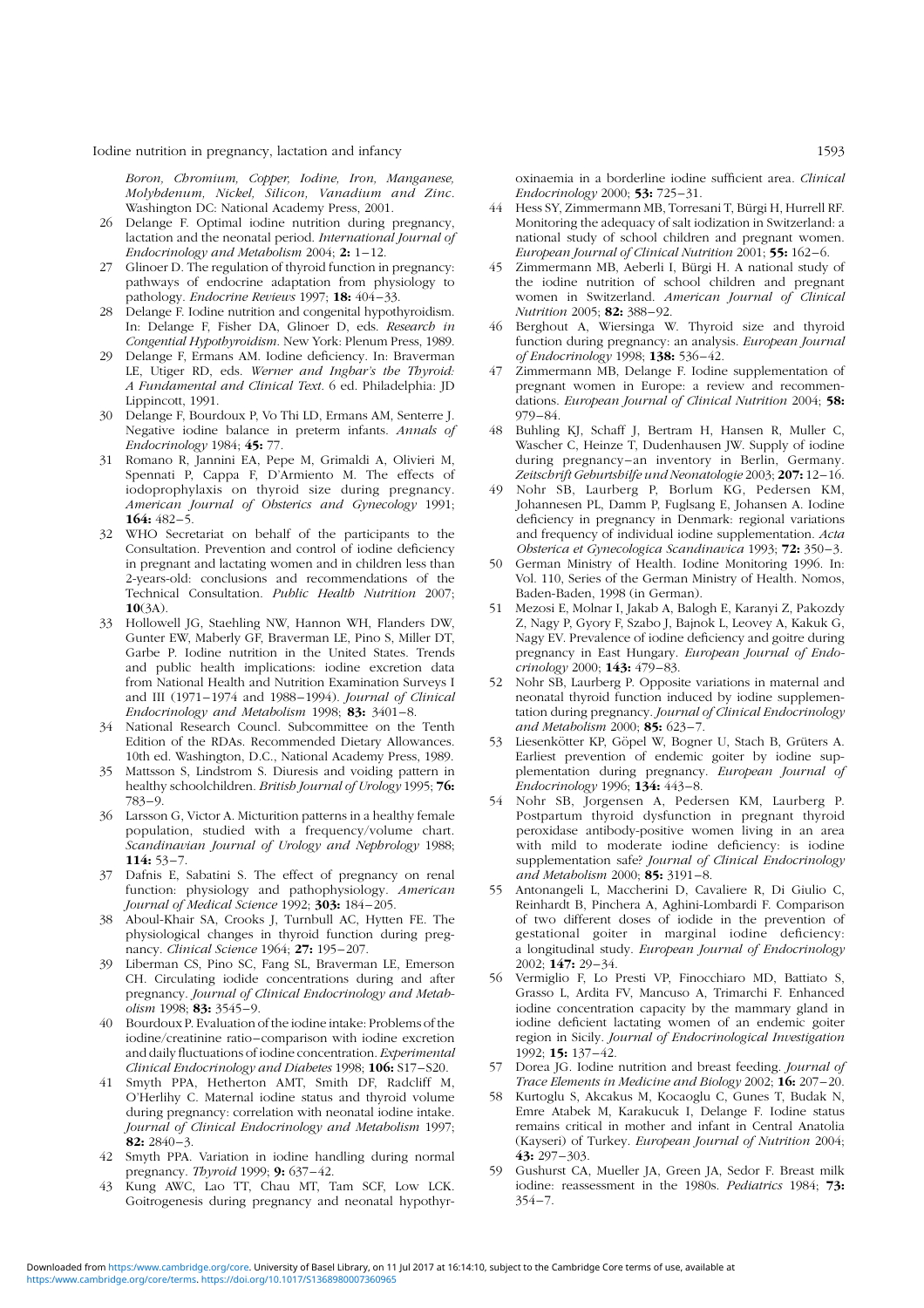- 60 Semba RD, Delange F. Iodine in human milk: perspectives for human health. Nutrition Reviews 2001; 59: 269-78.
- 61 Pretell EA, Moncloa F, Salinas R, Kawano A, Guerra-Garcia R, Gutierrez L, Beteta L, Pretell J, Wan M. Prophylaxis and treatment of endemic goiter in Peru with iodized oil. Journal of Clinical Endocrinology and Metabolism 1969;  $29: 1586 - 95.$
- 62 Chaouki ML, Benmiloud M. Prevention of iodine deficiency disorders by oral administration of Lipiodol during pregnancy. European Journal of Endocrinology 1994; 130: 547 –51.
- 63 Nohr SB, Laurberg P, Bortum KG, Pedersen KM, Johannesen PL, Damm P, Fuglsang E, Johansen A. Iodine status in neonates in Denmark: regional variations and dependency on maternal iodine supplementation. Acta Paediatrica 1994; 83: 578-82.
- 64 Seibold-Weiger K, Wollmann H, Rendl J, Ranke M, Speer C. Iodine concentration in the breast milk of mothers of premature infants. Zeitschrift Geburtshilfe und Neonatologie 1999; 203: 81-5.
- 65 Greenbaum LA. Pathophysiology of body fluids and fluid therapy. Maintenance and replacement therapy. In: Behrman RE, Kliegman RM, Jensen HB, eds. Nelson Textbook of Pediatrics. 17th ed. Philadelphia: Saunders, 2004; 242–5.
- 66 Thüroff JW, Schulte-Wissermann H. Pediatric Urology: Clinical Practice. Stuttgart: Thieme, 2000.
- 67 Travis LB. Disorders of water, electrolytes, and acid –base physiology. In: Rudolph AM, Hoffman JIE, Rudolph CD, eds. Rudolph's Pediatrics. 20th ed. Stamford, Connecticut: Appleton & Lange, 1996; 1319-21.
- 68 Fomon S. Iodine. In: Fomon S, ed. Nutrition of Normal Infants. St.Louis, Mosby-Year Book, 1993.
- 69 Delange F, Wolff P, Gnat D, Dramaix M, Pilchen M, Vertongen F. Iodine deficiency during infancy and early childhood in Belgium: does it pose a risk to brain development? European Journal of Pediatrics 2001; 160: 251–4.
- 70 Azizi F, Shaikholesmani R, Hedayati M, Mirmiran P, Malekafzali H, Kimiagar M. Sustainable control of iodine deficiency in Iran. Journal of Endocrinological Investigation 2002; 25: 409-13.
- 71 Elnagar B, Eltom A, Wide L, Gebre-Medhin M, Karlsson FA. Iodine status, thyroid function and pregnancy: study of Swedish and Sudanese women. European Journal of Nutrition 1998; 52: 351 –5.
- 72 Brander L, Als C, Buess H, Haldimann F, Harder M, Hanggi W, Herrmann U, Lauber K, Niederer U, Zurcher T, Burgi U, Gerber H. Urinary iodine concentration during pregnancy in an area of unstable dietary iodine intake in Switzerland. Journal of Endocrinological Investigation 2003; 26: 389 – 96.
- 73 Soldin OP, Soldin SJ, Pezzullu JC. Urinary iodine percentile ranges in the United States. Clinica Chimica Acta 2003; 328: 185 –90.
- 74 Glinoer D, de Nayer P, Bourdoux P, Lemone M, Robyn C, Van Steirteghem A, et al. Regulation of maternal thyroid during pregnancy. Journal of Clinical Endocrinology and Metabolism 1990; **71:** 276–87.
- 75 Caron P, Hoff M, Bazzi S, Dufor A, Faure G, Ghandour I, Lauzu P, Lucas Y, Maraval D, Mignot F, Ressigeac P, Vertongen F, Grange V. Urinary iodine excretion during normal pregnancy in healthy women living in the Southwest of France: correlation with maternal thyroid parameters. Thyroid 1997; 7: 749-54.
- 76 Vermiglio F, Lo Presti VP, Castagna MG, Violi MA, Moleti M, Finocchiaro MD, Mattina F, Artemisia A, Trimarchi F. Increased risk of maternal thyroid failure with pregnancy progression in an iodine deficient area with major iodine deficiency disorders. Thyroid 1999; 9: 19-24.
- 77 Thomson CD, Packer MA, Butler JA, Duffield AJ, O'Donaghue KL, Whanger PD. Urinary selenium and

iodine during pregnancy and lactation. Journal of Trace Elements in Medicine and Biology 2001;  $14: 210-7$ 

- 78 Schulze KJ, West KP Jr, Gautschi LA, Dreyfuss ML, LeClerq SC, Dahal BR, Wu LS, Khatry SK. Seasonality in urinary and household salt iodine content among pregnant and lactating women of the plains of Nepal. European Journal of Clinical Nutrition 2003; 57: 969-76.
- 79 Eltom A, Eltom M, Elnagar B, Elbagir M, Gebre-Medhin M. Changes in iodine metabolism during late pregnancy and lactation: a longitudinal study among Sudanese women. European Journal of Clinical Nutrition 2000; 54: 429 – 33.
- 80 Mocan MZ, Erem C, Telatar M, Mocan H. Urinary iodine levels in pregnant women with and without goiter in the Eastern Black Sea of Turkey. Trace Elements and Electrolytes 1995; 12: 195-7.
- 81 Brander A, Kivisaari L. Ultrasonography of the thyroid during pregnancy. Journal of Clinical Ultrasound 1989; 17:  $403 - 6$
- 82 Berghout A, Endert E, Ross A, Hogerzeil HV, Smits NJ, Wiersinga WM. Thyroid function and thyroid size in normal pregnant women living in an iodine replete area. Clinical Endocrinology (Oxford) 1994; 41: 375-9.
- 83 Nelson M, Wickus GG, Caplan RH, Beguin EA. Thyroid gland size in pregnancy. An ultrasound and clinical study. Journal of Reproductive Medicine 1987; 32: 888-90.
- 84 Rasmussen NG, Hornnes PJ, Hegedus L. Ultrasonographically determined thyroid size in pregnancy and post partum: the goitrogenic effect of pregnancy. American Journal of Obstetrics and Gynecology 1989; 160: 1216-20.
- 85 Smyth PPA, Hetherton AM, Ryan R, O'Herlihy C. Alterations in iodine status and thyroid volume during pregnancy. In: Beckers C, Reinwein D, eds. The Thyroid and Pregnancy. Stuttgart: Schattauer, 1991; 55-8.
- 86 Lahesmaa P, Vilkki P. The iodine content of human milk in Finland. Acta Paediatrica 1960; 49: 371.
- 87 Yamamoto Y, Yonekubo A, Iida K, Takahashi S, Tsuchyia F. The composition of Japanese human milk. I. Micronutrient and mineral composition. Shonihoken-Kemkyu 1981; 40: 468.
- 88 Chiba M, Ichikawa R. Secretion rate of dietary iodine into human milk. Journal of Radiation Research 1968; 9: 12-17.
- 89 Johnson LA, Ford HC, Doran J, Richardson VF. A survey of the iodide concentration of human milk. New Zealand Medical Journal 1990; 103: 393-4.
- Bakker B, Vulsma T, de Randamie J, Achterhuis AM, Wiedij B, Oosting H, Glas C, de Vijlder JJ. A negative iodine balance is found in healthy neonates compared with neonates with thyroid agenesis. Journal of Endocrinology 1999; 161: 115-20.
- 91 Trabzuni DM, Ibrahim HS, Ewaidah EH. An assessment of iodine status of Saudi lactating mothers and its relation to iodine intake in Riyadh City. Ecology of Food and Nutrition 1998; 37: 297 –307.
- 92 Younes B, Almeshad A, Alhakeem A, Alzamil F, Alsaleh S, Alattas O. Iodine level in breast milk of nursing mothers living in Riyadh City. Medical Science Research 1994; 22:  $675 - 6.$
- 93 Moon S, Kim J. Iodine content of human milk and dietary iodine intake of Korean lactating mothers. International Journal of Food Science and Nutrition 1999; 50: 165-71.
- 94 DeLange F. Iodine deficiency. In: Braverman LE, Utiger RD, eds. The Thyroid. New York: Lippincott Williams & Wilkins, 2000; 295 – 316.
- 95 Parr RM, DeMayer EM, Iyengar VG, Byrne AR, Kirkbright GF, Schoch G, Niistro L, Pineda O, Vis HL, Hofvander Y, Omolulu A. Minor and trace elements in human milk from Guatemala, Hungary, Nigeria, Phillipines, Sweden and Zaire. Results from a WHO/IAEA Joint Project. Biological Trace Element Research 1991; 29: 51-75.